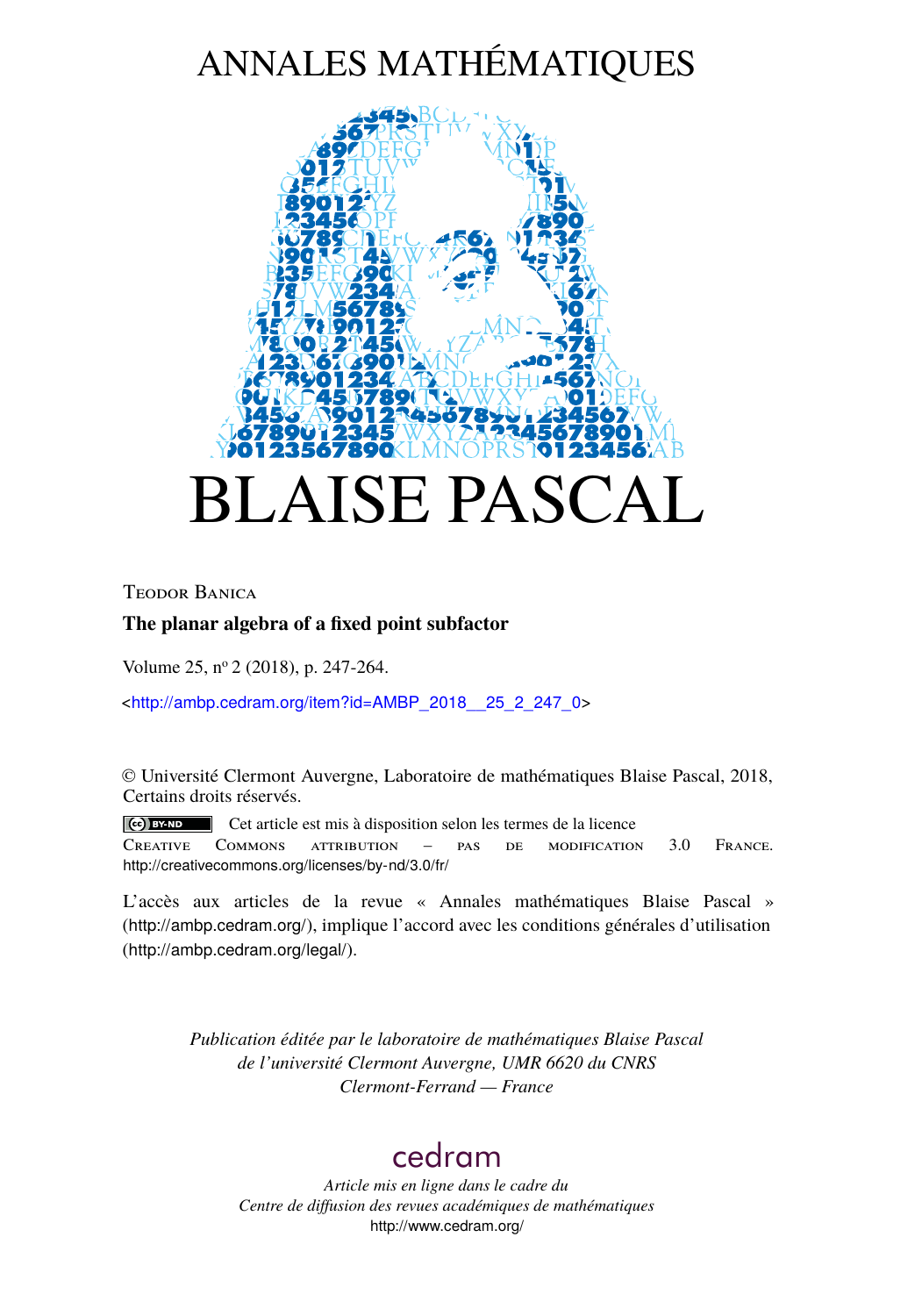## **The planar algebra of a fixed point subfactor**

Teodor Banica

#### **Abstract**

We consider inclusions of type  $(P \otimes A)^G \subset (P \otimes B)^G$ , where G is a compact quantum group of Kac type acting on a II<sub>1</sub> factor  $\vec{P}$ , and on a Markov inclusion of finite dimensional  $C^*$ -algebras  $A \subset B$ . In the case  $[A, B] = 0$ , which basically covers all known examples, we show that the planar algebra of such a subfactor is of the form  $P(A \subset B)^G$ , with G acting in some natural sense on the bipartite graph algebra  $P(A ⊂ B)$ .

#### **Résumé**

On considère des inclusions du type  $(P \otimes A)^G \subset (P \otimes B)^G$ , où G est un groupe quantique compact de type Kac agissant sur un facteur de type  $II_1$  *P*, et sur une inclusion de Markov de  $C^*$ -algèbres de dimension finie  $A \subset B$ . Dans le cas  $[A, B] = 0$ , qui couvre essentiellement tous les exemples connus, on montre que l'algèbre planaire d'un tel sous-facteur est de la forme  $P(A \subset B)^G$ , avec G agissant dans un certain sens naturel sur l'algèbre de graphe bipartite  $P(A \subset B)$ .

#### **Introduction**

Many known examples of subfactors appear from quantum groups. This is not surprising, in view of the relation of Jones' work [\[13\]](#page-17-0) with statistical mechanics and quantum field theory [\[9,](#page-16-0) [20,](#page-17-1) [23\]](#page-18-0). Among the quantum group constructions, of particular importance are those of Wenzl [\[22\]](#page-17-2), based on some previous work of Kirillov Jr. [\[17\]](#page-17-3), and of Xu [\[26\]](#page-18-1), using Drinfeld–Jimbo quantum groups at roots of unity [\[8,](#page-16-1) [12\]](#page-17-4). As remarkable exceptions, we have the Haagerup and Asaeda–Haagerup subfactors [\[1,](#page-16-2) [11\]](#page-17-5).

In this paper we study the class of "fixed point subfactors", introduced in [\[3\]](#page-16-3). Let *G* be a compact quantum group in the sense of Woronowicz [\[24,](#page-18-2) [25\]](#page-18-3), of Kac type, acting on a II<sub>1</sub> factor *P*, and on a Markov inclusion of finite dimensional  $C^*$ -algebras  $A \subset B$ . Under suitable ergodicity assumptions on the actions, we obtain an inclusion of  $II_1$  factors  $(P \otimes A)^G \subset (P \otimes B)^G$ . According to [\[2,](#page-16-4) [3,](#page-16-3) [4,](#page-16-5) [5,](#page-16-6) [6,](#page-16-7) [7\]](#page-16-8), the examples include:

- <span id="page-1-0"></span>(1) The group-subgroup subfactors.
- (2) The discrete group subfactors.
- (3) The projective representation subfactors.

Keywords: Compact quantum group, Fixed point subfactor. 2010 Mathematics Subject Classification: 46L65, 46L37.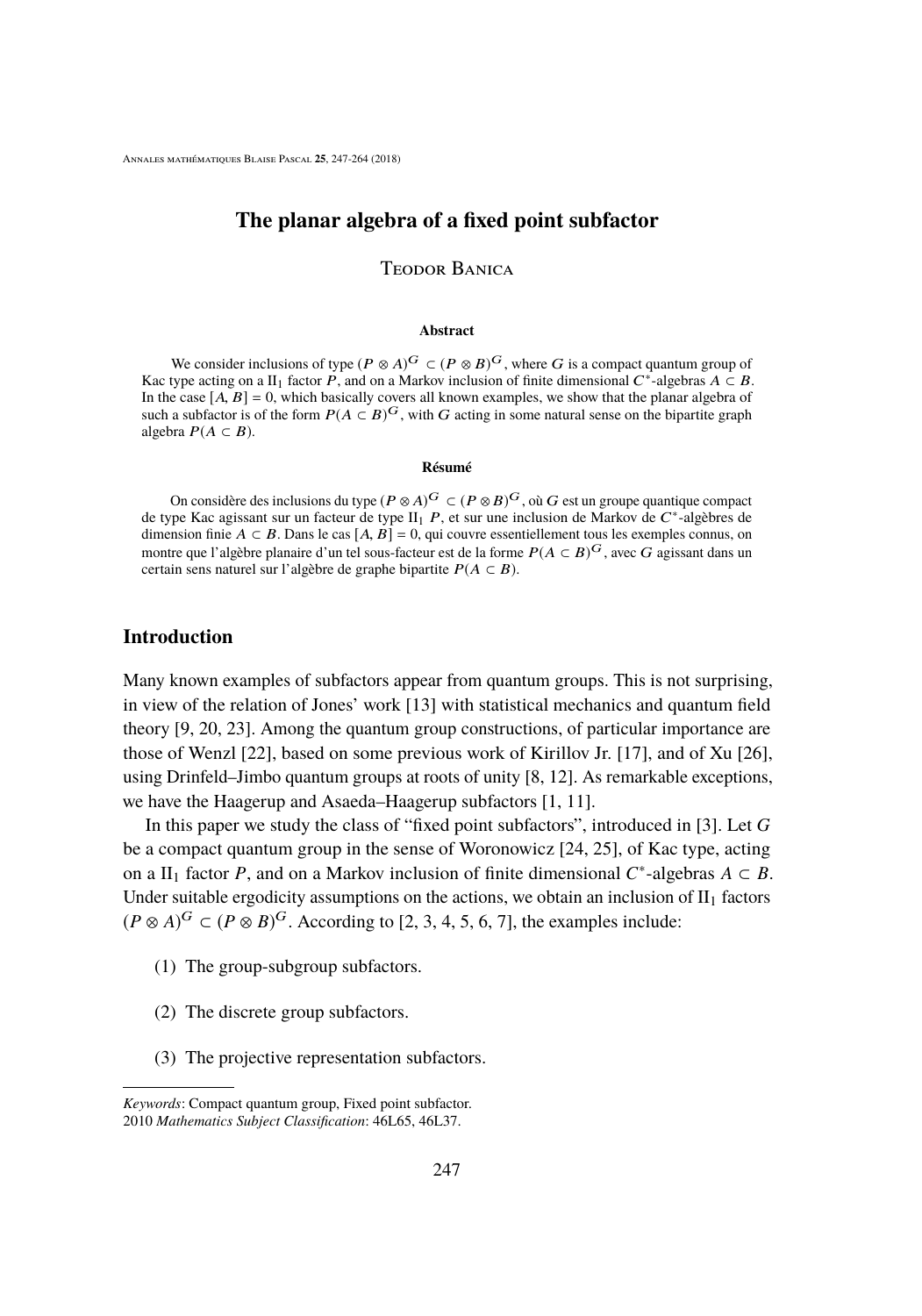- (4) The finite index depth 2 subfactors.
- (5) The subfactors associated to vertex models.
- <span id="page-2-0"></span>(6) The subfactors associated to spin models.
- <span id="page-2-2"></span>(7) Fuss–Catalan subfactors of integer index.
- <span id="page-2-1"></span>(8) Most examples of index 4 subfactors.

The first purpose of this paper is to carefully review the construction of the fixed point subfactors, from [\[3\]](#page-16-3). Our key observation here will be the fact that, in order for everything to work out properly, one has to make the assumption  $[A, B] = 0$ .

This assumption is of course a bit restrictive, theoretically speaking. However, at the level of concrete examples of subfactors, no one is missed: in the above list, the constructions [\(1\)](#page-1-0)–[\(6\)](#page-2-0) and [\(8\)](#page-2-1) use  $A = \mathbb{C}$ , and the construction [\(7\)](#page-2-2) uses  $B = \mathbb{C}^n$ .

We will prove under this assumption the following general result:

**Theorem.** *The planar algebra of*  $(P \otimes A)^G \subset (P \otimes B)^G$  *is*  $P(A \subset B)^G$ *, the algebra of G*-invariant elements of the "bipartite graph" planar algebra  $P(A \subset B)$ .

The proof uses the computation in [\[3\]](#page-16-3) of the higher relative commutants of the subfactor, based on a version of Wassermann's "invariance principle" in [\[21\]](#page-17-6). With this computation in hand, the problem is to find the correct interpretation of the corresponding planar algebra, as subalgebra of the planar algebra  $P(A \subset B)$ , constructed by Jones in [\[15\]](#page-17-7). In the  $A = \mathbb{C}$  case this problem was solved in [\[5\]](#page-16-6), as a consequence of some more general results, regarding the coactions of non-necessarily Kac algebras. Now in the case of an arbitrary inclusion  $A \subset B$ , the situation is a priori much more complicated, due to the subtleties with the partition function of  $P(A \subset B)$ , constructed by Jones in [\[15\]](#page-17-7). However, the assumption  $[A, B] = 0$  simplifies everything, and we get the above result.

The paper is organized as follows: Section [1](#page-2-3) is a preliminary section, in Sections [2](#page-5-0)[–3](#page-7-0) we discuss some technical issues, and in Section [4–](#page-10-0)[5](#page-13-0) we state and prove our main results.

#### <span id="page-2-3"></span>1. **Fixed point subfactors**

The fixed point subfactors were introduced in [\[3\]](#page-16-3), as a unification of several basic constructions of subfactors. These constructions use both groups and group duals, and the natural framework for their unification is that of the compact quantum groups.

In this paper we will be mainly using unitary compact quantum groups, of Kac type. The axioms here, due to Woronowicz [\[24,](#page-18-2) [25\]](#page-18-3), are as follows: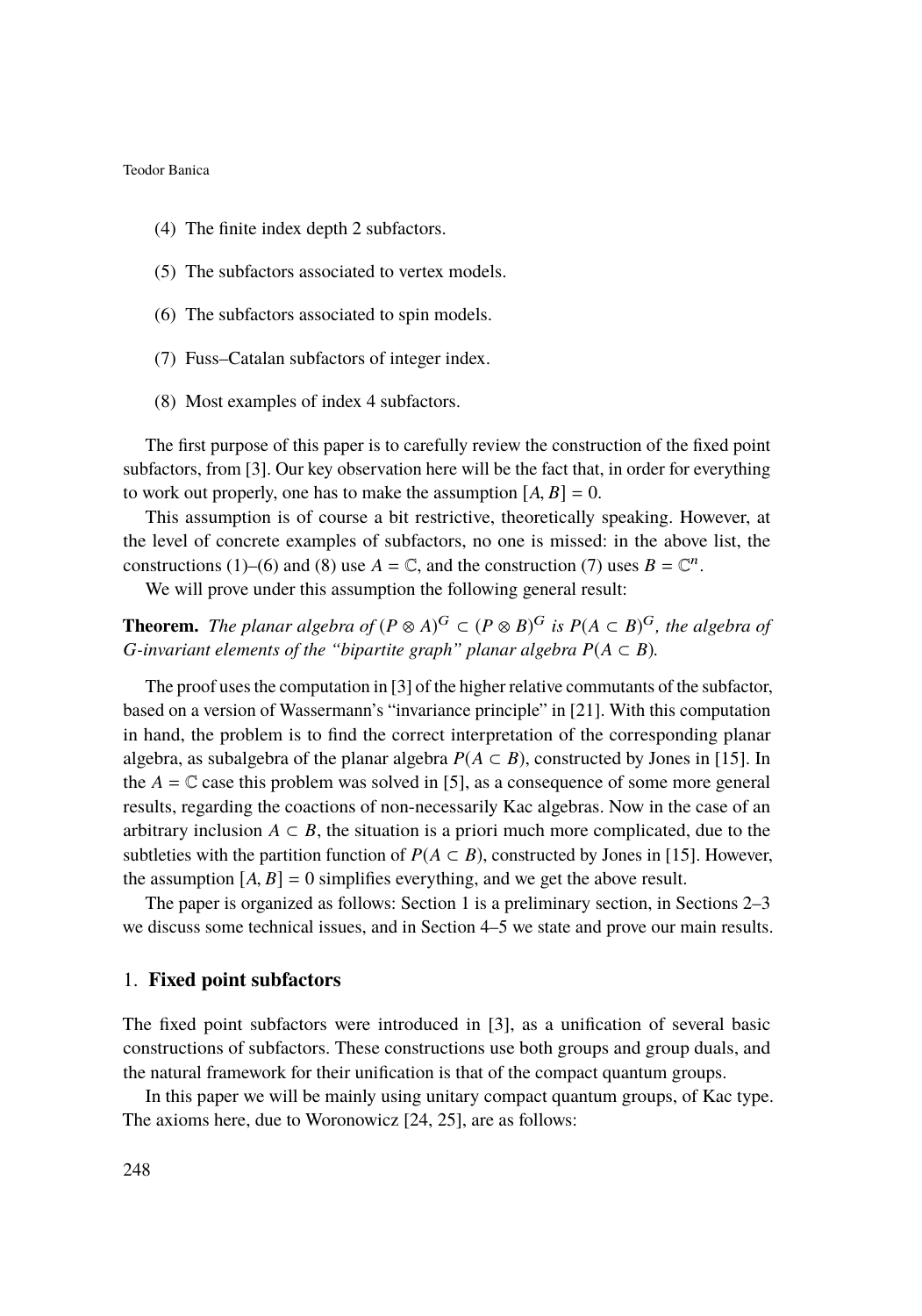**Definition 1.1.** A unitary compact quantum group of Kac type is described by a*C* ∗ -algebra *Z* = *C*(*G*) and a unitary *u*  $\in M_n(Z)$ , whose entries generate *Z*, such that:

- (1) There exists a morphism  $\Delta : Z \to Z \otimes Z$  such that  $\Delta(u_{ij}) = \Sigma_k u_{ik} \otimes u_{kj}$ .
- (2) There exists a morphism  $\varepsilon$  :  $Z \to \mathbb{C}$  such that  $\varepsilon(u_{ij}) = \delta_{ij}$ .
- (3) There exists a morphism  $S: Z \to Z^{opp}$  such that  $S(u_{ij}) = u_{ji}^*$ .

Here we use the somewhat non-standard letter  $Z$  to designate the algebra  $C(G)$ , because the traditional symbol *A* will be used for our Markov inclusions  $A \subset B$ , to be introduced later on. However, as we will soon explain, we are not exactly interested here in  $Z = C(G)$ , but rather in a certain associated von Neumann algebra *L* <sup>∞</sup>(*G*).

The basic example is provided by the compact groups of unitary matrices,  $G \subset U_n$ . Here  $u_{ij}$  are the standard matrix coordinates,  $u_{ij}(g) = g_{ij}$ , and the maps  $\Delta$ ,  $\varepsilon$ , *S* as above appear by transposing the usual rule of matrix multiplication  $(gh)_{ij} = \sum_k g_{ik} h_{kj}$ , the unit formula  $1_n = (\delta_{ij})$ , and the unitary inversion formula  $u^{-1} = (u_{ji}^*)$ .

Another key example is provided by the duals  $\widehat{\Gamma}$  of the finitely generated discrete groups,  $\Gamma = \langle g_1, \ldots, g_n \rangle$ . Here we can consider the group algebra  $Z = C^*(\Gamma)$ , together with the unitary matrix  $u = diag(g_1, \ldots, g_n)$ , and the maps  $\Delta$ ,  $\varepsilon$ ,  $S$  as above can be defined on  $\Gamma \subset Z$  by  $\Delta(g) = g \otimes g$ ,  $\varepsilon(g) = 1$ ,  $S(g) = g^{-1}$ , then extended to *Z* by linearity.

In relation with this latter example, observe that the reduced group algebra  $Z = C_{\text{red}}^*(\Gamma)$ has no counit morphism  $\varepsilon : Z \to \mathbb{C}$ , unless  $\Gamma$  is amenable. In fact, technically speaking, the Hopf  $C^*$ -algebras  $Z = C(G)$  as defined above are "full" in the sense of [\[24\]](#page-18-2).

In what follows we will be interested in the actions of compact quantum groups on finite von Neumann algebras. Let us recall that a von Neumann algebra *P* is called "finite" when it comes with a faithful positive unital trace tr :  $P \to \mathbb{C}$ . We recall also from [\[24\]](#page-18-2) that by performing the GNS construction to  $C(G)$  with respect to the Haar integration functional, we obtain a certain von Neumann algebra, denoted *L* <sup>∞</sup>(*G*). We have:

**Definition 1.2.** A coaction of  $L^{\infty}(G)$  on a finite von Neumann algebra P is an injective morphism of von Neumann algebras  $\pi : P \to L^{\infty}(G) \otimes P$  satisfying  $(id \otimes \pi)\pi = (\Delta \otimes id)\pi$ ,<br>(id  $\otimes tr\pi = tr(.)1$  and  $\overline{\Phi}^{w} = P$ , where  $\mathcal{D} = \pi^{-1}(C^{\infty}(G) \otimes P)$ . The conotion is called:  $(id \otimes tr)\pi = tr(\cdot)1$  and  $\overline{\mathcal{P}}^W = P$ , where  $\mathcal{P} = \pi^{-1}(C^{\infty}(G) \otimes_{\text{alg}} P)$ . The coaction is called:

- (1) Ergodic, if the algebra  $P^G = \{p \in P \mid \pi(p) = 1 \otimes p\}$  reduces to  $\mathbb{C}$ .
- (2) Faithful, if the span of  $\{(\text{id} \otimes \phi)\pi(P) | \phi \in P_*\}$  is dense in  $L^{\infty}(G)$ .
- (3) Minimal, if it is faithful, and  $(P^G)' \cap P = \mathbb{C}$ .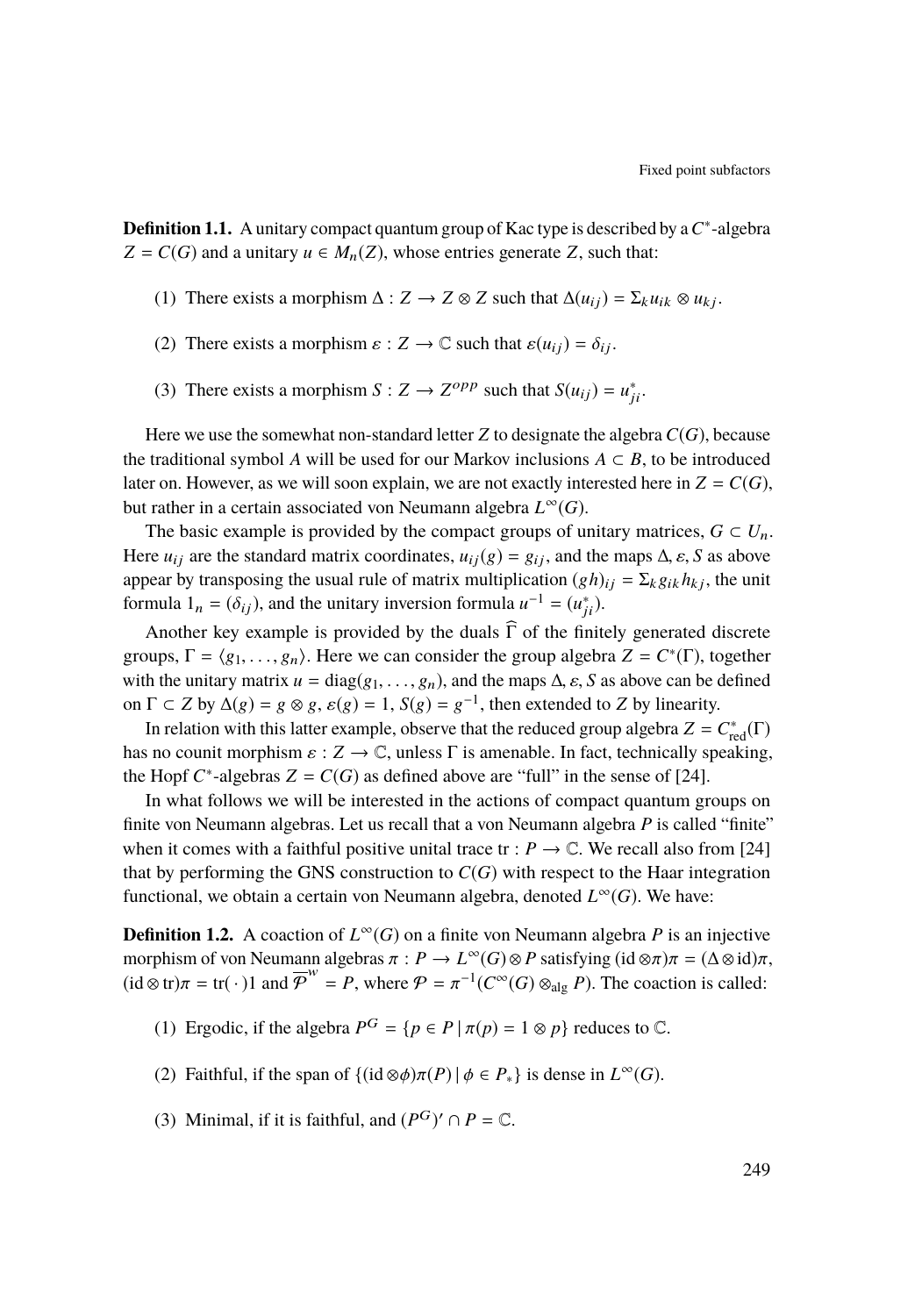Let us discuss now a key issue, namely that of taking the tensor product of coactions. As explained in [\[3\]](#page-16-3), it is impossible to give a fully satisfactory definition here, because of the noncommutativity of *C*(*G*). However, it is possible to give a good definition for the fixed point algebra of the "non-existing" tensor product of coactions.

Let  $C(G')$  be the algebra  $C(G)$ , taken with the matrix  $u^t = (u_{ji})$ . Observe that the comultiplication of this algebra is  $\Delta' = \Sigma \Delta$ , where  $\Sigma(a \otimes b) = b \otimes a$ . We have:

**Definition 1.3.** Let  $\pi$  :  $P \to L^{\infty}(G') \otimes P$  and  $\alpha$  :  $A \to L^{\infty}(G) \otimes A$  be two coactions.<br>The fixed point algebra of their tensor product is The fixed point algebra of their tensor product is

$$
(P \otimes A)^G = \{ x \in P \otimes A \mid \Phi(x) = x \otimes 1 \}
$$

where  $\Phi$  :  $P \otimes A \to L^{\infty}(G) \otimes P \otimes A$  is given by  $\Phi(p \otimes a) = ((S \otimes id)\pi(p))_{12}\alpha(a)_{13}$ .

The basic examples come from the actions of compact groups. Here the linear map Φ in the statement, which is actually always comultiplicative, is multiplicative as well, and comes by transposition from the usual tensor product of actions.

Some other key examples, where  $\Phi$  is not necessarily multiplicative, are discussed in [\[3\]](#page-16-3). Let us mention here that the above notions are fully understood in the group dual case  $G = \overline{\Gamma}$ , and also in the case when  $C(G)$  is finite dimensional, and  $\alpha = \Delta$ .

In what follows we will be interested in the case where *A* is finite dimensional. Here we know from the general theory that *A* must be a direct sum of matrix algebras, and that tr appears as a linear combination of the corresponding block traces. However, we won't work at this level of generality, and we will use instead the following key definition:

**Definition 1.4.** Any finite dimensional  $C^*$ -algebra  $A = \bigoplus A_i$  can be canonically regarded as a finite von Neumann algebra, in the following way:

- (1) The trace is  $tr(\bigoplus x_i) = \frac{\sum n_i^2 tr(x_i)}{\sum n_i^2}$ , where  $n_i = \dim A_i$ .
- (2) The Hilbert space on which *A* acts is the  $l^2$  space of tr.

The canonical trace has of course some alternative descriptions. For instance it is the unique trace making  $\mathbb{C} \subset A$  a Markov inclusion, or it is the unique trace making  $mm^*$ proportional to the identity, where  $m : A \otimes A \rightarrow A$  is the multiplication. See [\[3\]](#page-16-3).

In what follows all the finite dimensional algebras, usually denoted *<sup>A</sup>*, *<sup>B</sup>*, . . . will be endowed with their canonical traces. We have the following result, from [\[3\]](#page-16-3):

**Proposition 1.5.** *Let*  $\pi$  :  $P \to L^{\infty}(G') \otimes P$  *be a minimal coaction, and let*  $\alpha$  :  $A \to L^{\infty}(G) \otimes A$  *be a gogation on a finite dimensional algebra. The following are equivalent L* <sup>∞</sup>(*G*) ⊗ *A be a coaction on a finite dimensional algebra. The following are equivalent:*

(1) *The von Neumann algebra*  $(P \otimes A)^G$  *is a factor.*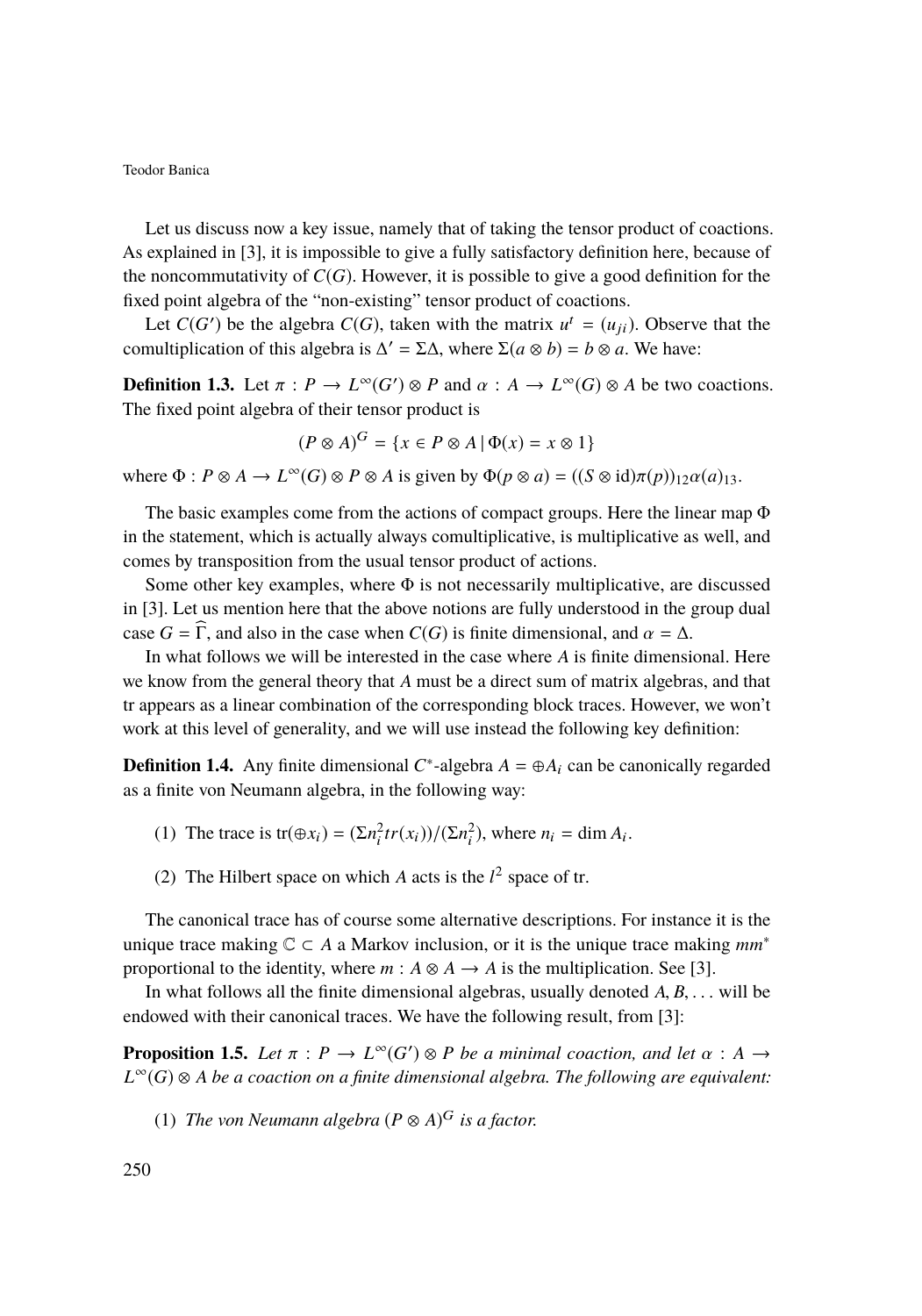(2) *The coaction*  $\alpha$  *is centrally ergodic:*  $Z(A) \cap A^G = \mathbb{C}$ *.* 

Summarizing, we know so far how to construct the algebras ( $P \otimes A$ )<sup>G</sup>, and we know as well when they are factors. So, in order to construct the fixed point subfactors, we just have to consider an inclusion of such factors, coming from an inclusion  $A \subset B$ .

Before doing so, let us go back to the various requirements on *<sup>A</sup>*, *<sup>B</sup>*, and clarify what are the "admissible" inclusions  $A \subset B$ . The result here, from [\[3,](#page-16-3) [4\]](#page-16-5), is as follows:

**Proposition 1.6.** *For an inclusion*  $A \subset B$ *, the following are equivalent:* 

- (1)  $A \subseteq B$  *commutes with the canonical traces.*
- (2)  $A \subset B$  *is Markov with respect to the canonical traces.*

In what follows, we will call "Markov" the above type of inclusion. These inclusions are of course of a very special type, for instance they are subject to the "triviality of the index" condition  $[B : A] = \dim B/\dim A \in \mathbb{N}$ . We will come back to this subject in Sections [2–](#page-5-0)[3](#page-7-0) below, with a number of results regarding such inclusions.

Let us collect now all the above results in a single one, as follows:

**Theorem 1.7.** *Let*  $\alpha$  :  $P \to L^{\infty}(G') \otimes P$  *be a minimal coaction on a finite von Neumann*<br>glasses, let  $A \subseteq P$  be a Markov inclusion of finite dimensional glashras, and let  $B \to P$ . *algera, let*  $A \subseteq B$  *be a Markov inclusion of finite dimensional algebras, and let*  $\beta : B \rightarrow$ *L* <sup>∞</sup>(*G*) ⊗ *B be a coaction which leaves A invariant, and which is centrally ergodic on both A* and *B. Then*  $(P \otimes A)^G \subset (P \otimes B)^G$  *is a subfactor, of index*  $[B : A] \in \mathbb{N}$ *.* 

We refer to [\[3\]](#page-16-3) for details here, and to [\[2,](#page-16-4) [3,](#page-16-3) [4,](#page-16-5) [5,](#page-16-6) [6,](#page-16-7) [7\]](#page-16-8) for a number of concrete examples of such subfactors, corresponding to the list in the introduction.

## <span id="page-5-0"></span>2. **Markov inclusions**

We recall from Section [1](#page-2-3) that the inclusions  $A \subset B$  which can be used for constructing a fixed point subfactor must be "Markov", in the sense that they must commute with the canonical traces. In this section we present an algebraic study of such inclusions.

Let us begin with some basic definitions, from [\[10\]](#page-17-8):

<span id="page-5-1"></span>**Definition 2.1.** Associated to an inclusion  $A \subset B$  of finite dimensional algebras are:

- (1) The column vector  $(a_i) \in \mathbb{N}^s$  given by  $A = \bigoplus_{i=1}^s M_{a_i}(\mathbb{C})$ .
- (2) The column vector  $(b_j) \in \mathbb{N}^t$  given by  $B = \bigoplus_{j=1}^t M_{b_j}(\mathbb{C})$ .
- (3) The inclusion matrix  $(m_{ij}) \in M_{s \times t}(\mathbb{N})$ , satisfying  $m^t a = b$ .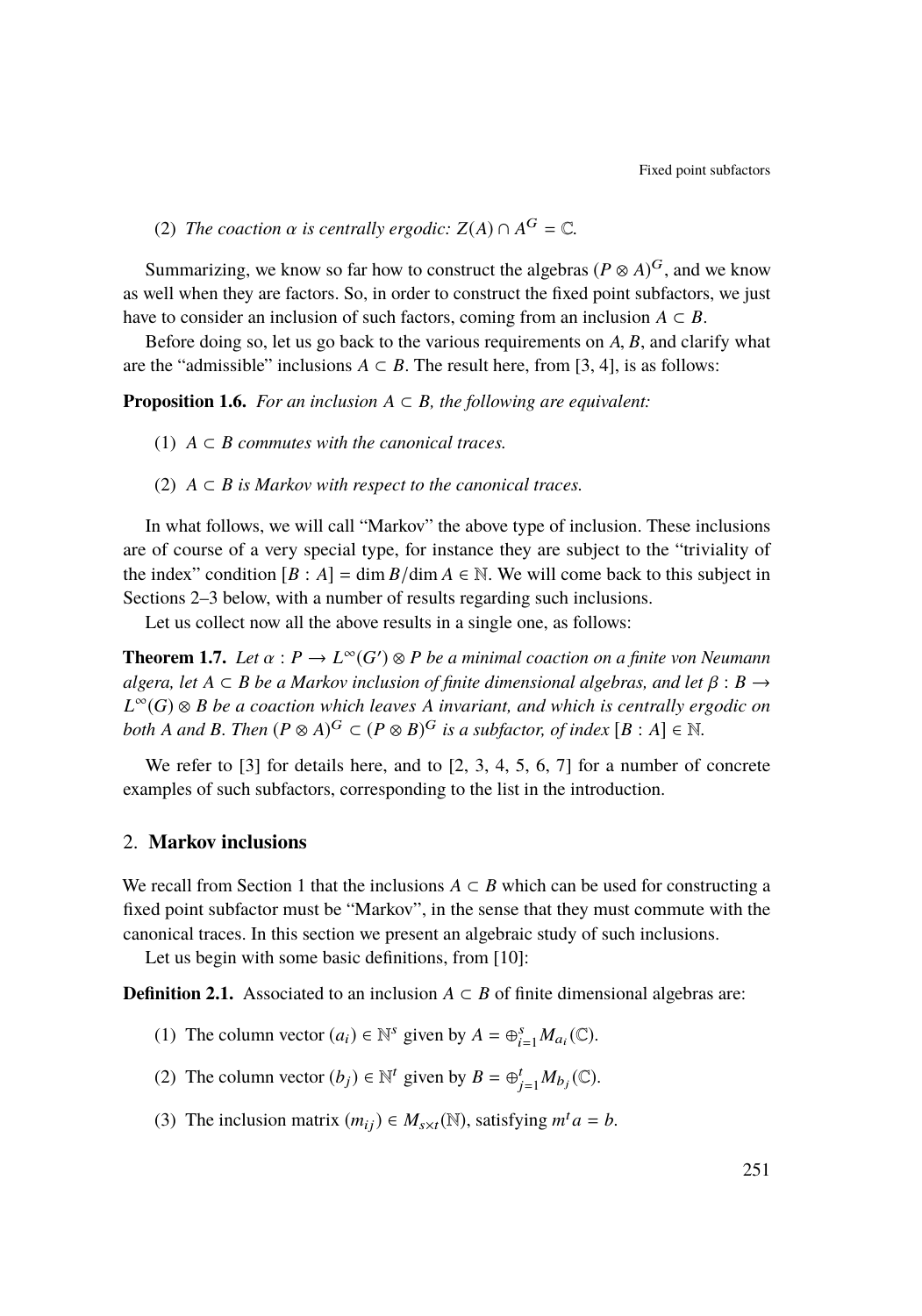To be more precise, each minimal idempotent in  $M_{a_i}(\mathbb{C})$  splits as a sum of minimal idempotents of *B*, and  $m_{ij}$  is the number of such idempotents from  $M_{b_j}(\mathbb{C})$ . We have:

<span id="page-6-0"></span>**Proposition 2.2.** *For an inclusion*  $A \subset B$ *, the following are equivalent:* 

- (1)  $A \subset B$  *commutes with the canonical traces.*
- (2) *We have mb = ra, where*  $r = ||b||^2/||a||^2$ .

*Proof.* The weight vectors of the canonical traces of *A*, *B* are given by  $\tau_i = a_i^2 / ||a||^2$ <br>and  $\tau_i = h^2 / ||b||^2$ . By plugging these values into the standard compatibility formula and  $\tau_j = b_j^2 / ||b||^2$ . By plugging these values into the standard compatibility formula<br> $\tau_j / a_j = \sum_{j} m_j \tau_j / b_j$ , we obtain the condition in the statement  $\tau_i/a_i = \sum_j m_{ij} \tau_j/b_j$ , we obtain the condition in the statement.

We will need as well the following basic facts, from [\[10\]](#page-17-8):

<span id="page-6-4"></span>**Definition 2.3.** Associated to an inclusion *A* ⊂ *B*, with matrix *m* ∈  $M_{s \times t}(\mathbb{N})$ , are:

- (1) The Bratteli diagram: this is the bipartite graph  $\Gamma$  having as vertices the sets  $\{1, \ldots, s\}$  and  $\{1, \ldots, t\}$ , the number of edges between *i*, *j* being  $m_{ij}$ .
- (2) The basic construction: this is the inclusion  $B \subset A_1$  obtained from  $A \subset B$  by reflecting the Bratteli diagram.
- (3) The Jones tower: this is the tower of algebras  $A \subset B \subset A_1 \subset B_1 \subset \dots$  obtained by iterating the basic construction.

We know that for a Markov inclusion  $A \subset B$  we have  $m^t a = b$  and  $mb = ra$ , and so  $mm^t a = ra$ , which gives an eigenvector for the square matrix  $mm^t \in M_s(\mathbb{N})$ . When this latter matrix has positive entries, by Perron–Frobenius we obtain  $\|mm'\| = r$ .

This equality holds in fact without assumptions on *m*, and we have:

<span id="page-6-1"></span>**Theorem 2.4.** *Let A* ⊂ *B be a Markov inclusion, with inclusion matrix m* ∈ *M*<sub>s×t</sub>( $\mathbb{N}$ ).

- (1)  $r = \dim(B)/\dim(A)$  *is an integer.*
- <span id="page-6-2"></span>(2)  $\|m\| = \|m^t\| = \sqrt{r}$ .
- <span id="page-6-3"></span>(3)  $\|\ldots \textit{mm}^t \textit{mm}^t \ldots\| = r^{k/2}$ , for any product of lenght *k*.

*Proof.* Consider the vectors *<sup>a</sup>*, *<sup>b</sup>*, as in Definition [2.1.](#page-5-1) We know from definitions and from Proposition [2.2](#page-6-0) that we have  $b = m^t a$ ,  $mb = ra$ , and  $r = ||b||^2/||a||^2$ .

[\(1\)](#page-6-1) If we construct as above the Jones tower for  $A \subset B$ , we have, for any *k*:

$$
\frac{\dim B_k}{\dim A_k} = \frac{\dim A_k}{\dim B_{k-1}} = r
$$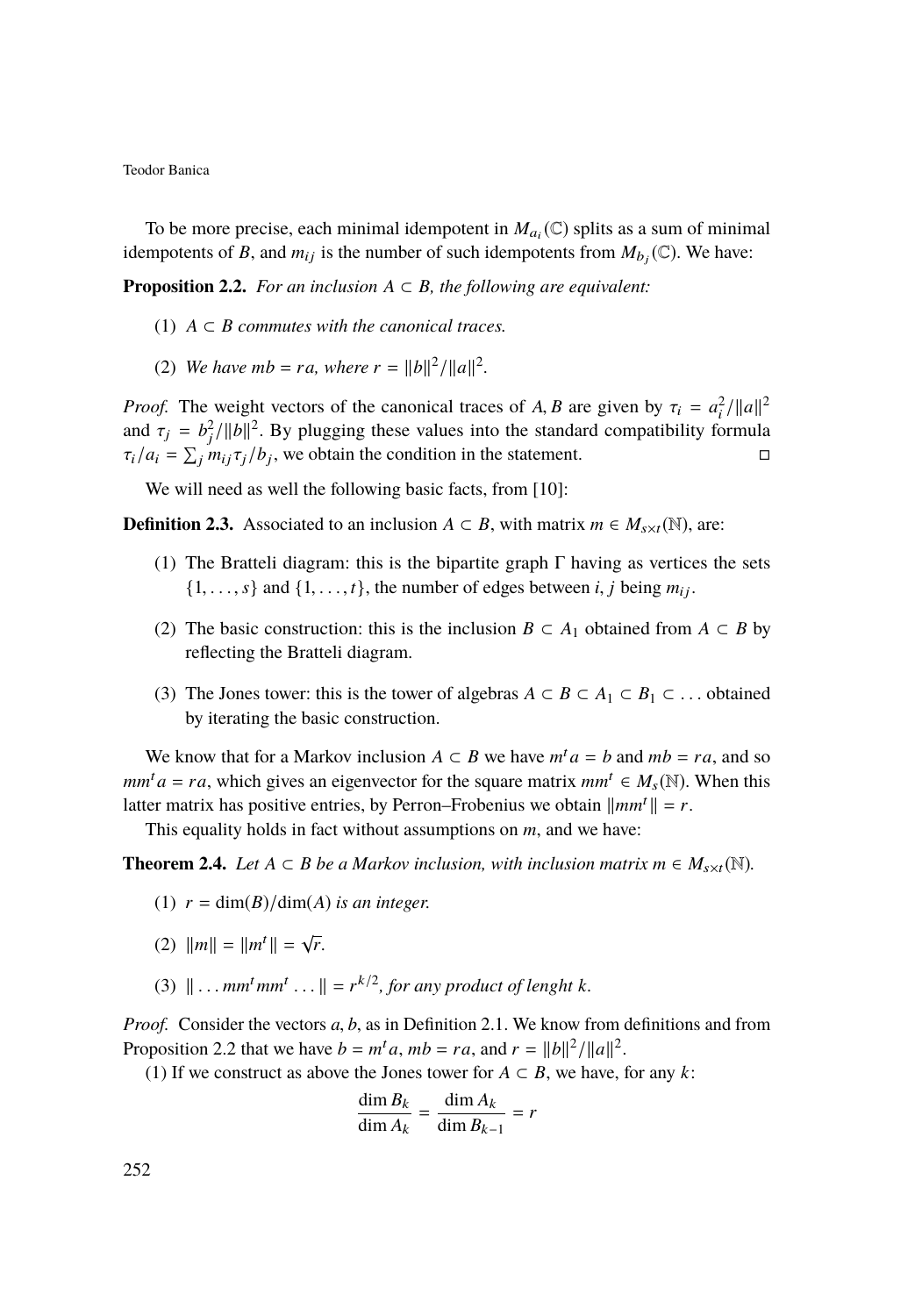On the other hand, we have as well the following well-known formula:

$$
\lim_{k \to \infty} (\dim A_k)^{1/2k} = \lim_{k \to \infty} (\dim B_k)^{1/2k} = ||mm^t||
$$

By combining these two formulae we obtain  $\|mm'\| = r$ . But from  $r \in \mathbb{Q}$  and  $(mm^t)^k a = r^k a$  for any  $k \in \mathbb{N}$ , we get  $r \in \mathbb{N}$ , and we are done.

[\(2\)](#page-6-2) This follows from the above equality  $\|mm'\| = r$ , and from the standard equalities  $\|m\|^2 = \|m^t\|^2 = \|mm^t\|$ , for any real rectangular matrix *r*.

[\(3\)](#page-6-3) Let *n* be the length *k* word in the statement. First, by applying the norm and by using the formula  $||m|| = ||m^t|| = \sqrt{r}$ , we obtain the inequality  $||n|| \le r^{k/2}$ .

For the converse inequality, assume first that *k* is even. Then *n* has either *a* or *b* as eigenvector (depending on whether *n* begins with a *m* or with a  $m<sup>t</sup>$ ), in both cases with eigenvalue  $r^{k/2}$ , and this gives the desired inequality  $||n|| \ge r^{k/2}$ .

Assume now that *k* is odd, and let ∘ ∈ {1, *t*} be such that  $n' = m^{\circ}n$  is alternating. Since *n'* has even length, we already know that we have  $||n'|| = r^{(k+1)/2}$ . Together with Since *h* has even length, we arready know that we have  $||h|| = r$ <br> $||h|| \le ||m^{\circ}|| \cdot ||n|| = \sqrt{r} ||n||$ , this gives the desired inequality  $||n|| \ge r^{k/2}$ .

#### <span id="page-7-0"></span>3. **The Jones tower**

Assume that a compact quantum group *G* acts on a Markov inclusion  $A \subset B$ , as in Section [1.](#page-2-3) Then *G* acts on the whole Jones tower for  $A \subset B$ , with the action being uniquely determined by the fact that it fixes the Jones projections. See [\[3\]](#page-16-3). We have:

**Proposition 3.1.** *The Jones tower for a fixed point subfactor*  $(P \otimes A)^G \subset (P \otimes B)^G$  *is*  $(P \otimes A)^G \subset (P \otimes B)^G \subset (P \otimes A_1)^G \subset (P \otimes B_1)^G \subset \dots$ 

*Proof.* The idea is to tensor *P* with the Jones tower for  $A \subset B$ , then to remark that the Jones projections for this new tower are invariant under *G*. Together with the abstract characterization of the basic construction in [\[10\]](#page-17-8), this gives the result. See [\[3\]](#page-16-3).  $\square$ 

The relative commutants for the above inclusions can be computed as follows:

<span id="page-7-1"></span>**Proposition 3.2.** *The relative commutants for the Jones tower*  $N \subset M \subset N_1 \subset M_1 \subset \ldots$ associated to fixed point subfactor  $(P \otimes A)^G \subset (P \otimes B)^G$  are given by:

- (1)  $N'_s \cap N_t = (A'_s \cap A_t)^G$ .
- (2)  $N'_s \cap M_t = (A'_s \cap B_t)^G$ .
- (3)  $M'_s \cap N_t = (B'_s \cap A_t)^G$ .
- (4)  $M'_s \cap M_t = (B'_s \cap B_t)^G$ .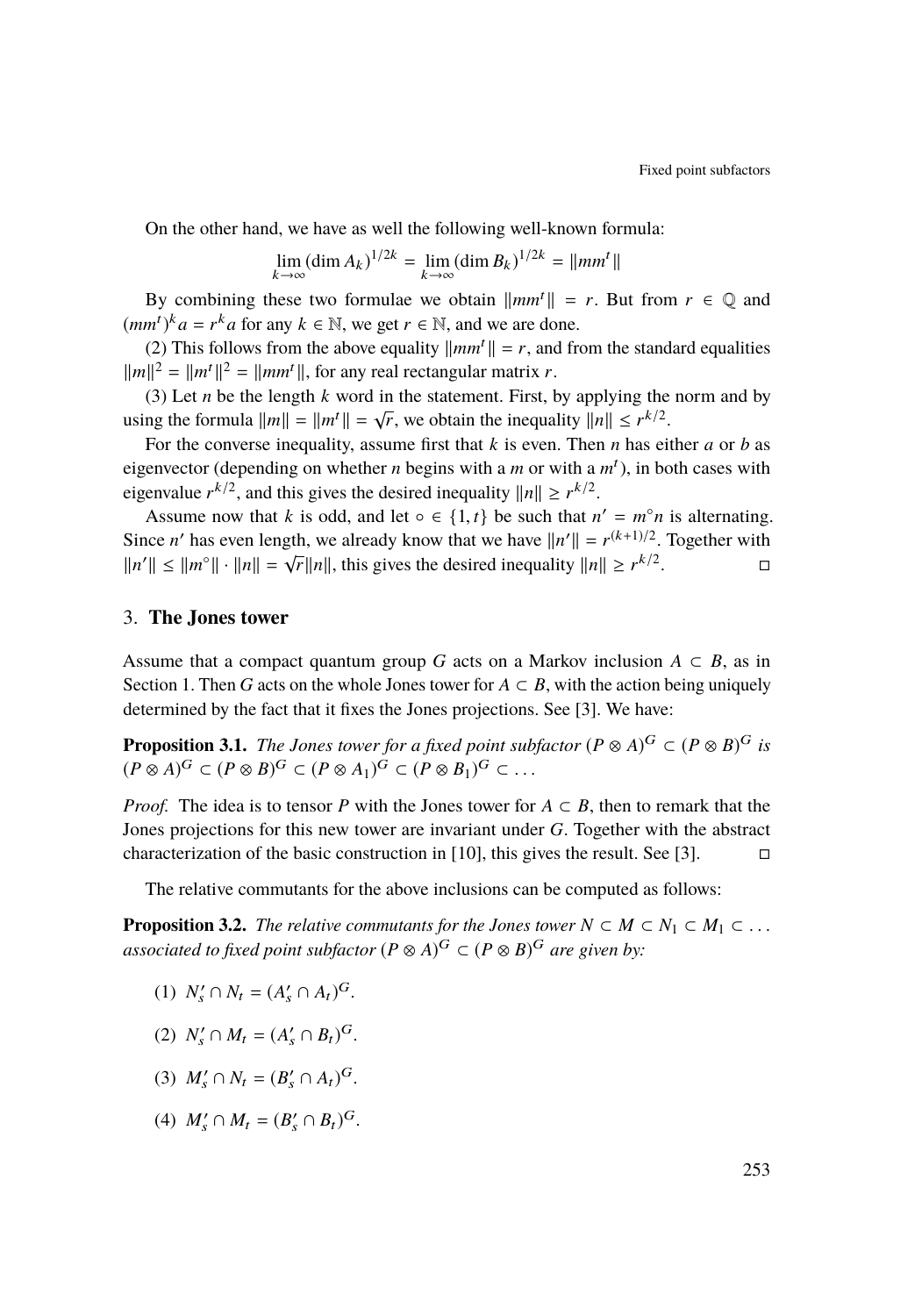*Proof.* As explained in [\[3\]](#page-16-3), this follows from a suitable quantum group adaptation of Wassermann's "invariance principle" in [\[21\]](#page-17-6), which basically tells us that "when computing the higher relative commutants, the part involving the  $II_1$  factor *P* dissapears".

We use now the fact that for a Markov inclusion, the basic construction and the Jones tower have a particularly simple form. Let us first work out the basic construction:

<span id="page-8-0"></span>**Proposition 3.3.** *The basic construction for a Markov inclusion*  $i : A \subset B$  *of index*  $r \in \mathbb{N}$ *is the inclusion*  $j : B \subset A_1$  *obtained as follows:* 

- (1)  $A_1 = M_r(\mathbb{C}) \otimes A$ *, as an algebra.*
- (2)  $j: B \subset A_1$  *is given by mb = ra.*
- (3)  $ji: A \subset A_1$  *is given by*  $(mm^t)a = ra$ .

*Proof.* With notations from the previous section, the weight vector of the algebra *A*<sup>1</sup> appearing from the basic construction is  $mb = ra$ , and this gives the result.

For the reminder of this section we fix a Markov inclusion  $i : A \subset B$ . We have:

<span id="page-8-3"></span>**Proposition 3.4.** *The Jones tower*  $A \subset B \subset A_1 \subset B_1 \subset \ldots$  *associated to a Markov inclusion*  $i$  :  $A ⊂ B$  *is given by:* 

- (1)  $A_k = M_r(\mathbb{C})^{\otimes k} \otimes A$ .
- (2)  $B_k = M_r(\mathbb{C})^{\otimes k} \otimes B$ .
- (3)  $A_k \subset B_k$  *is*  $\text{id}_k \otimes i$ .
- (4)  $B_k \subset A_{k+1}$  *is*  $\text{id}_k \otimes j$ .

*Proof.* This follows from Proposition [3.3,](#page-8-0) with the remark that if *i* :  $A \subset B$  is Markov, then so is its basic construction *j* : *B* ⊂ *A*<sub>1</sub>.  $□$ 

Regarding now the relative commutants for this tower, we have here:

<span id="page-8-4"></span>**Proposition 3.5.** *The relative commutants for the Jones tower*  $A \subset B \subset A_1 \subset B_1 \subset \ldots$ *associated to a Markov inclusion*  $A \subset B$  *are given by:* 

- <span id="page-8-1"></span>(1)  $A'_{s} \cap A_{s+k} = M_{r}(\mathbb{C})^{\otimes k} \otimes (A' \cap A)$ *.*
- <span id="page-8-2"></span>(2)  $A'_{s} \cap B_{s+k} = M_{r}(\mathbb{C})^{\otimes k} \otimes (A' \cap B)$ .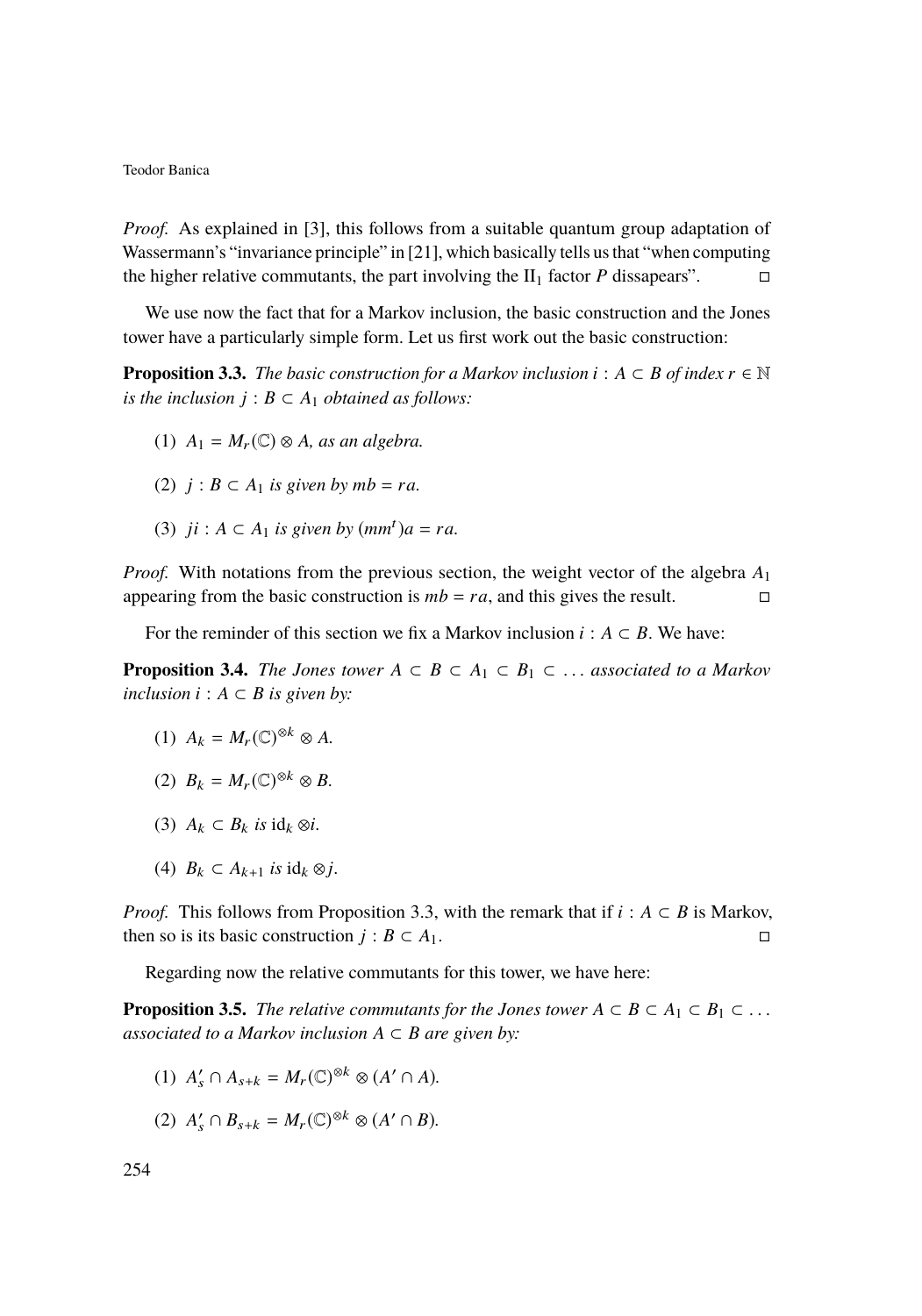Fixed point subfactors

(3)  $B'_s \cap A_{s+k} = M_r(\mathbb{C})^{\otimes k} \otimes (B' \cap A)$ .

<span id="page-9-0"></span>(4) 
$$
B'_s \cap B_{s+k} = M_r(\mathbb{C})^{\otimes k} \otimes (B' \cap B)
$$
.

*Proof.* The assertions [\(1\)](#page-8-1), [\(2\)](#page-8-2) and [\(4\)](#page-9-0) follow from Proposition [3.4,](#page-8-3) and from the general properties of the Markov inclusions. As for the third assertion, observe first that we have:

$$
B' \cap A_1 = (B' \cap B_1) \cap A_1 = (M_r(\mathbb{C}) \otimes Z(B)) \cap (M_r(\mathbb{C}) \otimes A) = M_r(\mathbb{C}) \otimes (B' \cap A)
$$

This proves the assertion at  $s = 0$ ,  $k = 1$ , and the general case follows from it.

Observe now that relative commutants in Proposition [3.5](#page-8-4) are in general not stable under the action of *G*. We will overcome this problem in the following way:

**Definition 3.6.** We say that a Markov inclusion  $A \subset B$  is abelian if  $[A, B] = 0$ .

In other words, we are asking for the commutation relation  $ab = ba$ , for any  $a \in A$ ,  $b \in A$ *B*. Note that this is the same as asking that *B* is an *A*-algebra,  $A \subset Z(B)$ .

Observe that all inclusions with  $A = \mathbb{C}$  or with  $B = \mathbb{C}^n$  are abelian. This is important for the purposes of the present paper, because, as already pointed out in the introduction, all known examples of fixed point subfactors appear from abelian inclusions. We have:

<span id="page-9-1"></span>**Proposition 3.7.** With the notation  $\tilde{B}_k = M_r(\mathbb{C})^{\otimes k} \otimes Z(B)$ , the relative commutants for *the Jones tower*  $A ⊂ B ⊂ A<sub>1</sub> ⊂ B<sub>1</sub> ⊂ ...$  *of an abelian inclusion are given by:* 

- (1)  $A'_s \cap A_{s+k} = A_k$ .
- (2)  $A'_{s} \cap B_{s+k} = B_{k}$ .
- (3)  $B'_s \cap A_{s+k} = A_k$ .
- (4)  $B'_s \cap B_{s+k} = \tilde{B}_k$ .

*Proof.* This follows by comparing Proposition [3.4](#page-8-3) and Proposition [3.5,](#page-8-4) and by using the fact that for an abelian inclusion we have  $Z(A) = A$ ,  $A' \cap B = B$ ,  $B' \cap A = A$ .

We are now in position of stating and proving the main result in this section. This is an improvement of the previous theoretical results in [\[3\]](#page-16-3), in the abelian case:

<span id="page-9-2"></span>**Theorem 3.8.** *The relative commutants for the Jones tower*  $N \subset M \subset N_1 \subset M_1 \subset \ldots$ associated to an abelian fixed point subfactor  $(P \otimes A)^G \subset (P \otimes B)^G$  are given by:

- (1)  $N'_{s} \cap N_{s+k} = A_{k}^{G}$ .
- (2)  $N'_s \cap M_{s+k} = B_k^G$ .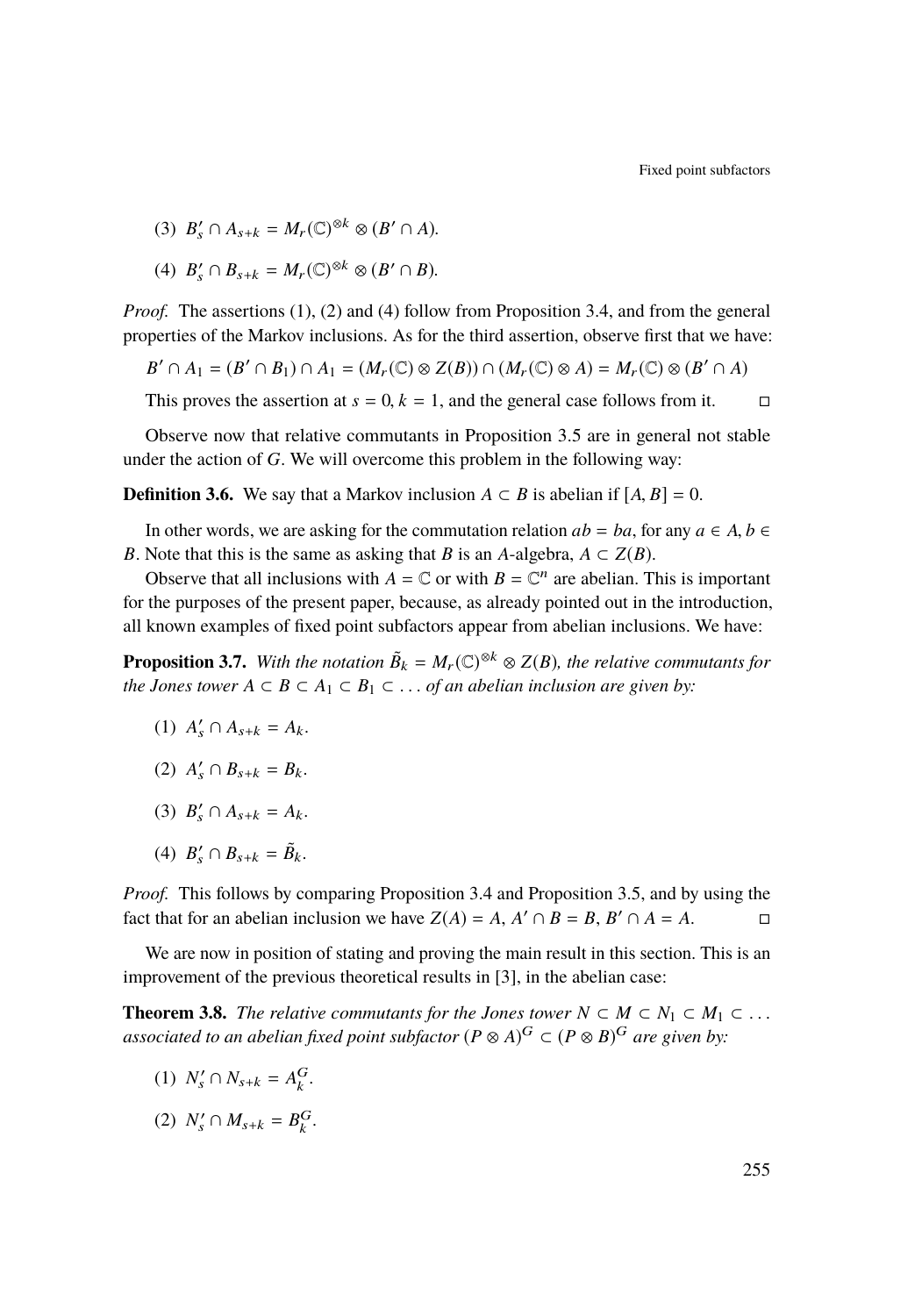$$
(3) M'_{s} \cap N_{s+k} = A_{k}^{G}.
$$

$$
(4) M'_{s} \cap M_{s+k} = \tilde{B}_{k}^{G}.
$$

*Proof.* This follows from Proposition [3.2](#page-7-1) and Proposition [3.7.](#page-9-1)

### <span id="page-10-0"></span>4. **Planar algebras**

In this section and in the next one we reformulate the general results from the previous section, in terms of Jones' bipartite graph planar algebras [\[15\]](#page-17-7).

A "*k*-box" is a rectangle in the plane, with sides parallel to the real and imaginary axes, having 2*k* marked points on its sides: *k* on the upper side, and *k* on the lower side. The points are numbered  $1, 2, \ldots, 2k$ , clockwise starting from top left. We have:

**Definition 4.1.** A  $(k_1, \ldots, k_r, k)$ -tangle consists of the following:

- (1) Boxes: we have an "input" *k*i-box, one for each *i*, and an "output" *k*-box. The input boxes are all disjoint, and are contained in the output box.
- (2) Strings: all the marked points are paired by strings, which lie inside the output box and outside the input boxes, don't cross, and have to match the parity.
- (3) Circles: there are also a finite number of closed strings, called circles.

The tangles can be glued in the obvious way, and the corresponding algebraic structure is the planar operad  $\mathcal P$ . With this notion in hand, a planar algebra is simply an algebra over  $P$ . Or, in more concrete terms, we have the following definition:

**Definition 4.2.** A planar algebra is a graded vector space  $P = (P_k)$ , with multilinear maps *T* :  $P_{k_1}$  ⊗ . . . ⊗  $P_{k_r}$  →  $P_k$ , one for each tangle, compatible with the gluing operation.

All this is perhaps a bit too abstract, so let us describe right away a very concrete example. This is the planar algebra of a bipartite graph, constructed by Jones in [\[15\]](#page-17-7).

Let Γ be a bipartite graph, with vertex set  $\Gamma_a \cup \Gamma_b$ . It is useful to think of Γ as being the Bratteli diagram of an inclusion  $A \subset B$ , in the sense of Definition [2.3.](#page-6-4)

Our first task is to define the graded vector space *P*. Since the elements of *P* will be subject to a planar calculus, it is convenient to introduce them "in boxes", as follows:

**Definition 4.3.** Associated to  $\Gamma$  is the abstract vector space  $P_k$  spanned by the 2*k*-loops based at points of  $\Gamma_a$ . The basis elements of  $P_k$  will be denoted

$$
x = \begin{pmatrix} e_1 & e_2 & \dots & e_k \\ e_{2k} & e_{2k-1} & \dots & e_{k+1} \end{pmatrix}
$$

where  $e_1, e_2, \ldots, e_{2k}$  is the sequence of edges of the corresponding 2*k*-loop.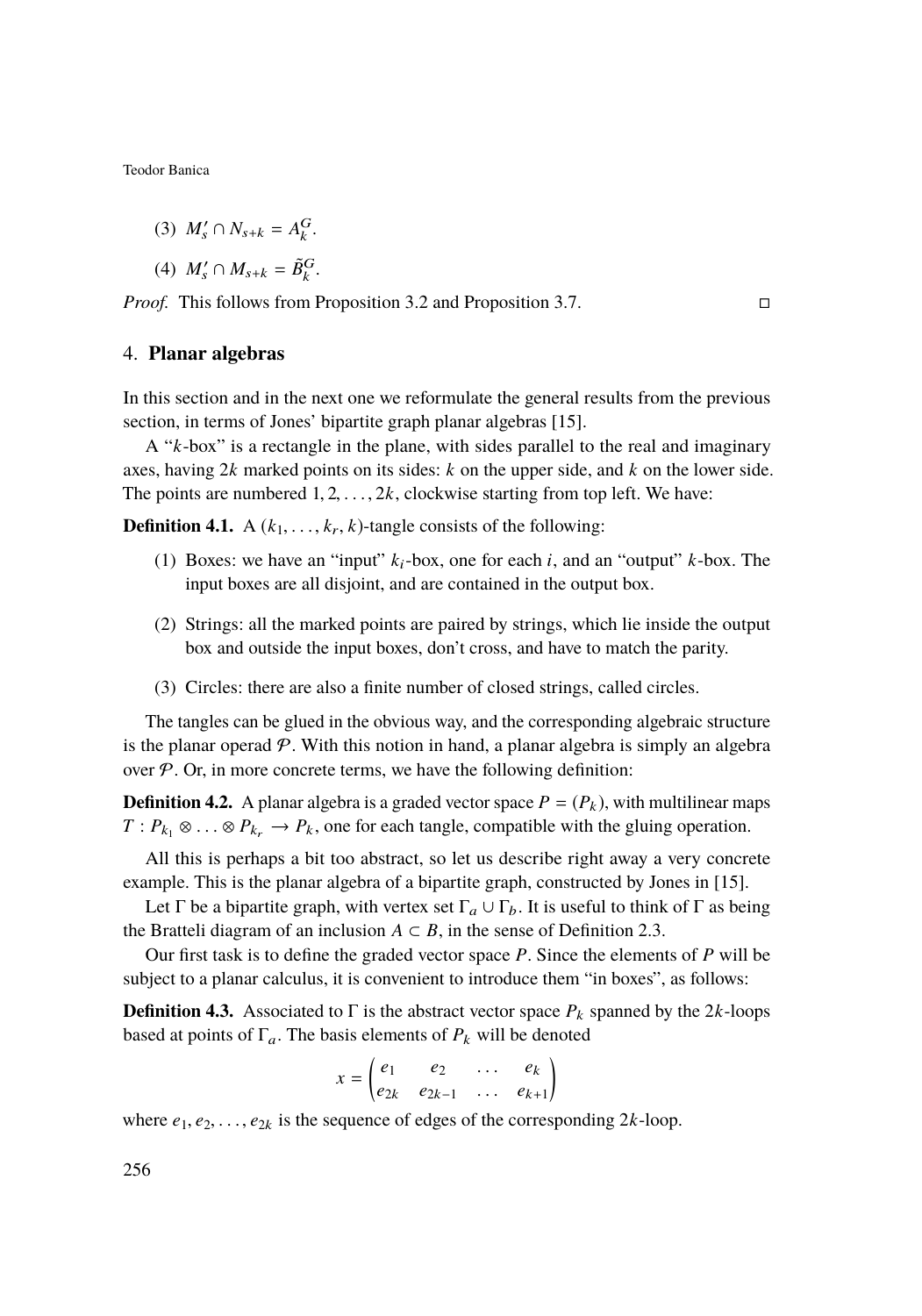Consider now the adjacency matrix of  $\Gamma$ , which is of type  $M = \begin{pmatrix} 0 & m \\ m^t & 0 \end{pmatrix}$ . We pick an *M*-eigenvalue  $\gamma \neq 0$ , and then a  $\gamma$ -eigenvector  $\eta : \Gamma_a \cup \Gamma_b \to \mathbb{C} - \{0\}.$ 

With this data in hand, we have the following construction, due to Jones [\[15\]](#page-17-7):

<span id="page-11-1"></span>**Definition 4.4.** Associated to any tangle is the multilinear map

$$
T(x_1 \otimes \ldots \otimes x_r) = \gamma^c \sum_x \delta(x_1, \ldots, x_r, x) \prod_m \mu(e_m)^{\pm 1} x
$$

where the objects on the right are as follows:

- (1) The sum is over the basis of  $P_k$ , and  $c$  is the number of circles of  $T$ .
- (2)  $\delta = 1$  if all strings of *T* join pairs of identical edges, and  $\delta = 0$  if not.
- (3) The product is over all local maxima and minima of the strings of *T*.
- (4)  $e_m$  is the edge of  $\Gamma$  labelling the string passing through *m* (when  $\delta = 1$ ).
- (5)  $\mu(e) = \sqrt{\eta(e_f)/\eta(e_i)}$ , where  $e_i, e_f$  are the initial and final vertex of *e*.
- (6) The  $\pm$  sign is + for a local maximum, and for a local minimum.

In other words, we plug the loops  $x_1, \ldots, x_r$  into the input boxes of *T*, and then we construct the "output": this is the sum of all loops *x* satisfying the compatibility condition  $\delta = 1$ , altered by certain normalization factors, coming from the eigenvector  $\eta$ .

Let us work out now the precise formula of the action, for 6 carefully chosen tangles, which are of key importance for the considerations to follow. This study will be useful as well as an introduction to Jones' result in [\[15\]](#page-17-7), stating that *P* is a planar algebra:

<span id="page-11-0"></span>**Definition 4.5.** We have the following examples of tangles:

- (1) Identity  $1_k$ : the  $(k, k)$ -tangle having 2k vertical strings.
- (2) Multiplication  $M_k$ : the  $(k, k, k)$ -tangle having 3*k* vertical strings.
- (3) Inclusion  $I_k$ : the  $(k, k + 1)$ -tangle like  $1_k$ , with an extra string at right.
- (4) Shift  $J_k$ : the  $(k, k + 2)$ -tangle like  $1_k$ , with two extra strings at left.
- (5) Expectation  $U_k$ : the  $(k + 1, k)$ -tangle like  $1_k$ , with a curved string at right.
- (6) Jones projection  $E_k$ : the  $(k + 2)$ -tangle having two semicircles at right.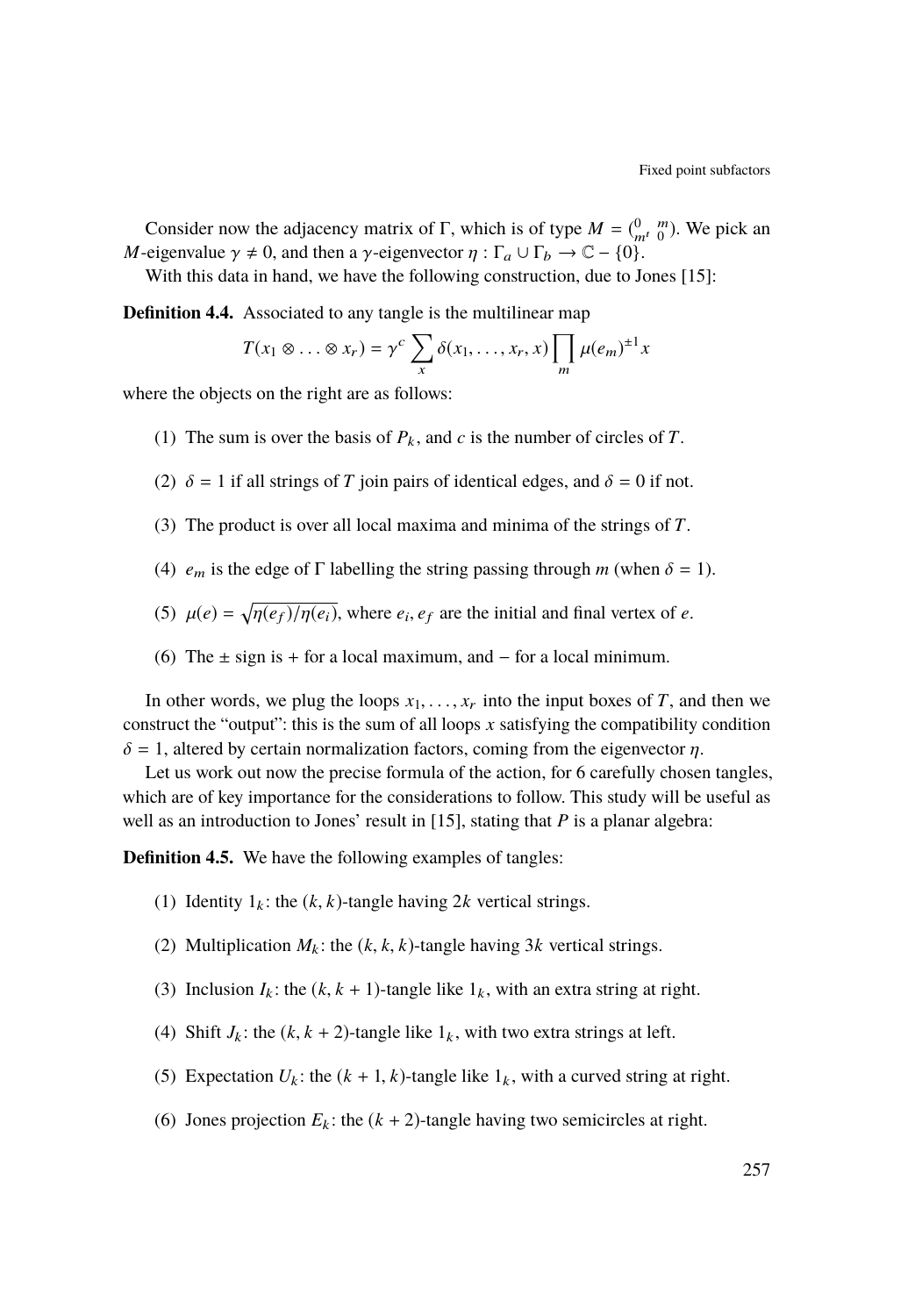Let us look first at the identity  $1_k$ . Since the solutions of  $\delta(x, y) = 1$  are the pairs of the form  $(x, x)$ , this tangle acts by the identity:

$$
1_k \begin{pmatrix} f_1 & \dots & f_k \\ e_1 & \dots & e_k \end{pmatrix} = \begin{pmatrix} f_1 & \dots & f_k \\ e_1 & \dots & e_k \end{pmatrix}
$$

A similar argument applies to the multiplication  $M_k$ , which acts as follows:

$$
M_k \left( \begin{pmatrix} f_1 & \dots & f_k \\ e_1 & \dots & e_k \end{pmatrix} \otimes \begin{pmatrix} h_1 & \dots & h_k \\ g_1 & \dots & g_k \end{pmatrix} \right) = \delta_{f_1 g_1} \dots \delta_{f_k g_k} \begin{pmatrix} h_1 & \dots & h_k \\ e_1 & \dots & e_k \end{pmatrix}
$$

Regarding now the inclusion  $I_k$ , the solutions of  $\delta(x_0, x) = 1$  being the elements *x* obtained from  $x_0$  by adding to the right a vector of the form  $\binom{g}{g}$ , we have:

$$
I_k\begin{pmatrix}f_1 & \cdots & f_k\\e_1 & \cdots & e_k\end{pmatrix}=\sum_g\begin{pmatrix}f_1 & \cdots & f_k & g\\e_1 & \cdots & e_k & g\end{pmatrix}
$$

The same method applies to the shift  $J_k$ , whose action is given by:

$$
J_k\begin{pmatrix}f_1 & \cdots & f_k\\e_1 & \cdots & e_k\end{pmatrix} = \sum_{gh} \begin{pmatrix}g & h & f_1 & \cdots & f_k\\g & h & e_1 & \cdots & e_k\end{pmatrix}
$$

Let us record some partial conclusions, coming from the above formulae:

**Proposition 4.6.** *The graded vector space*  $P = (P_k)$  *becomes a graded algebra, with the multiplication*  $xy = M_k(x \otimes y)$  *on each*  $P_k$ *, and with the above inclusion maps*  $I_k$ *. The shift*  $J_k$  *acts as an injective morphism of algebras*  $P_k \to P_{k+2}$ *.* 

*Proof.* The fact that the multiplication is indeed associative follows from its above formula, which is nothing but a generalization of the usual matrix multiplication. The assertions about the inclusions and shifts follow as well by using their above explicit formula.  $\square$ 

Let us go back now to the remaining tangles in Definition [4.5.](#page-11-0) The usual method applies to the expectation tangle  $U_k$ , which acts with a spin factor, as follows:

$$
U_k \begin{pmatrix} f_1 & \dots & f_k & h \\ e_1 & \dots & e_k & g \end{pmatrix} = \delta_{gh} \mu(g)^2 \begin{pmatrix} f_1 & \dots & f_k \\ e_1 & \dots & e_k \end{pmatrix}
$$

As for the Jones projection  $E_k$ , this tangle has no input box, so we can only apply it to the unit of C. And when doing so, we obtain the following element:

$$
E_k(1) = \sum_{egh} \mu(g)\mu(h) \begin{pmatrix} e_1 & \dots & e_k & h & h \\ e_1 & \dots & e_k & g & g \end{pmatrix}
$$

Once again, let us record now some partial conclusions, coming from these formulae: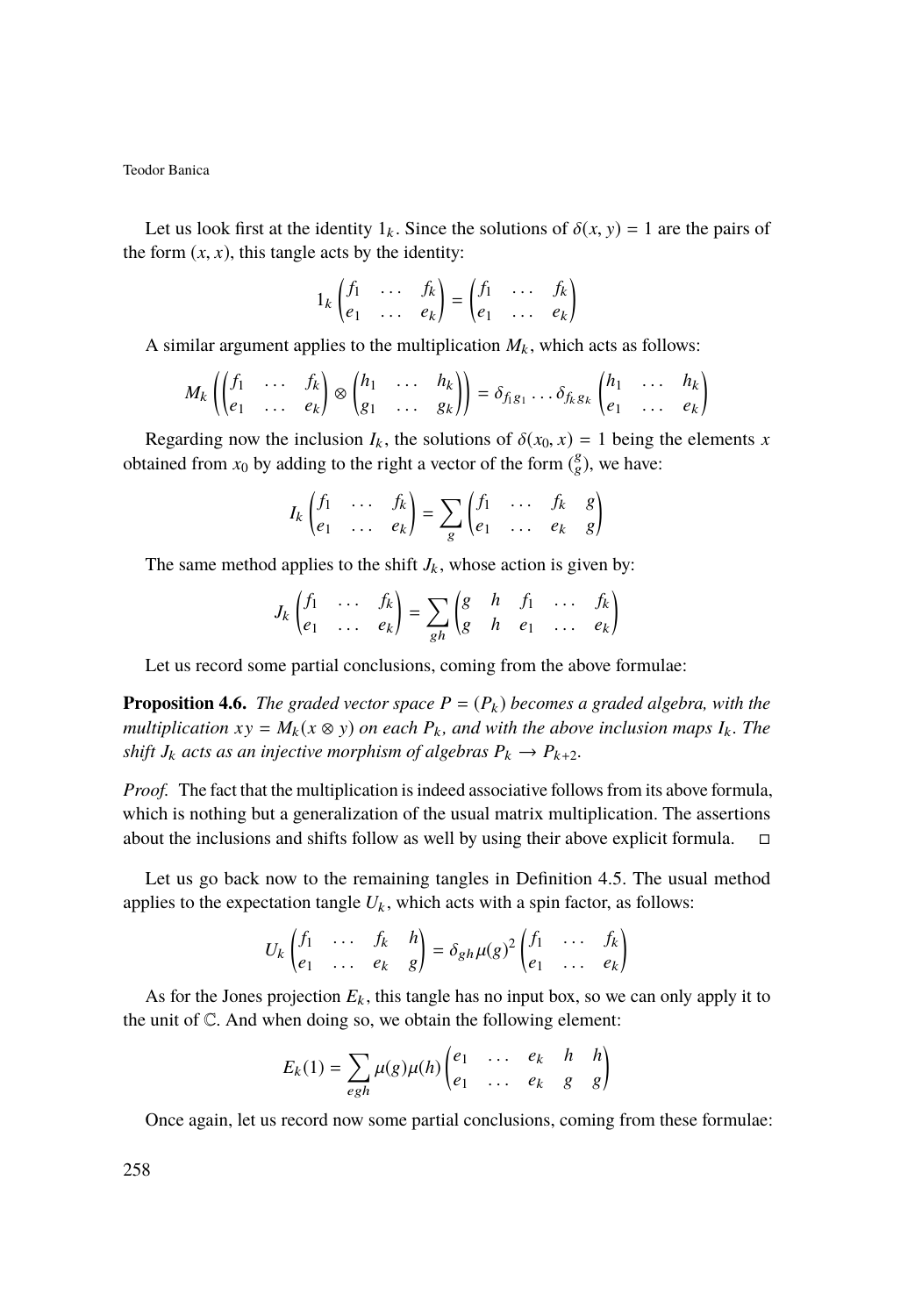**Proposition 4.7.** *The elements*  $e_k = \gamma^{-1} E_k(1)$  *are projections, and define a representation*<br>of the Temperlay, Ligh electra  $TL(\alpha) \rightarrow P$ . The maps  $U_k$  are himodule morphisms with *of the Temperley–Lieb algebra*  $TL(\gamma) \rightarrow P$ *. The maps*  $U_k$  *are bimodule morphisms with respect to*  $I_k$ *, and their composition is the canonical trace on the image of*  $TL(\gamma)$ *.* 

*Proof.* The proof of all the assertions is standard, by using the fact that  $\eta$  is a  $\gamma$ -eigenvector of the adjacency matrix. Note that the statement itself is just a generalization of the usual Temperley–Lieb algebra representation on tensors, from [\[14\]](#page-17-9).

A careful look at the above computations shows that the following phenomenon appears: the gluing of tangles always corresponds to the composition of multilinear maps.

This phenomenon holds in fact in full generality: the graded linear space  $P = (P_k)$ , together with the action of the planar tangles given in Definition [4.4,](#page-11-1) is a planar algebra. We refer to Jones' paper [\[15\]](#page-17-7) for full details regarding this result.

Let us go back now to the Markov inclusions  $A \subset B$ , as in Section [3.](#page-7-0) We have here the following result from Jones' paper [\[15\]](#page-17-7), under the assumption that *A* is abelian:

<span id="page-13-1"></span>**Theorem 4.8.** *The planar algebra associated to the graph of*  $A \subset B$ *, with eigenvalue*  $\gamma = \sqrt{r}$  *and eigenvector*  $\eta(i) = a_i/\sqrt{\dim A}, \eta(j) = b_j/\sqrt{\dim B}$ *, is as follows:* 

- (1) *The graded algebra structure is given by*  $P_{2k} = A' \cap A_k$ ,  $P_{2k+1} = A' \cap B_k$ .
- (2) *The elements*  $e_k$  *are the Jones projections for*  $A \subset B \subset A_1 \subset B_1 \subset \ldots$
- (3) *The expectation and shift are given by the above formulae.*

*Proof.* As a first observation,  $\eta$  is indeed a  $\gamma$ -eigenvector for the adjacency matrix of the graph. Indeed, by using the formulae  $m^t a = b$ ,  $mb = ra$ ,  $\sqrt{r} = ||b||/||a||$ , we get:

$$
\begin{pmatrix} 0 & m \ m^t & 0 \end{pmatrix} \begin{pmatrix} a/\|a\| \\ b/\|b\| \end{pmatrix} = \begin{pmatrix} \gamma^2 a/\|b\| \\ b/\|a\| \end{pmatrix} = \gamma \begin{pmatrix} \gamma a/\|b\| \\ b/\gamma \|a\| \end{pmatrix} = \gamma \begin{pmatrix} a/\|a\| \\ b/\|b\| \end{pmatrix}
$$

Since the algebra *A* was supposed abelian, the Jones tower algebras  $A_k$ ,  $B_k$  are simply the span of the 4*k*-paths, respectively  $4k + 2$ -paths on Γ, starting at points of Γ<sub>a</sub>. With this description in hand, when taking commutants with *A* we have to just have to restrict attention from paths to loops, and we obtain the above spaces  $P_{2k}$ ,  $P_{2k+1}$ . See [\[15\]](#page-17-7).  $\Box$ 

#### <span id="page-13-0"></span>5. **Invariant algebras**

In this section we state and prove the main result. Let us begin with a reformulation of Theorem [4.8,](#page-13-1) in the particular case of the inclusions satisfying  $[A, B] = 0$ :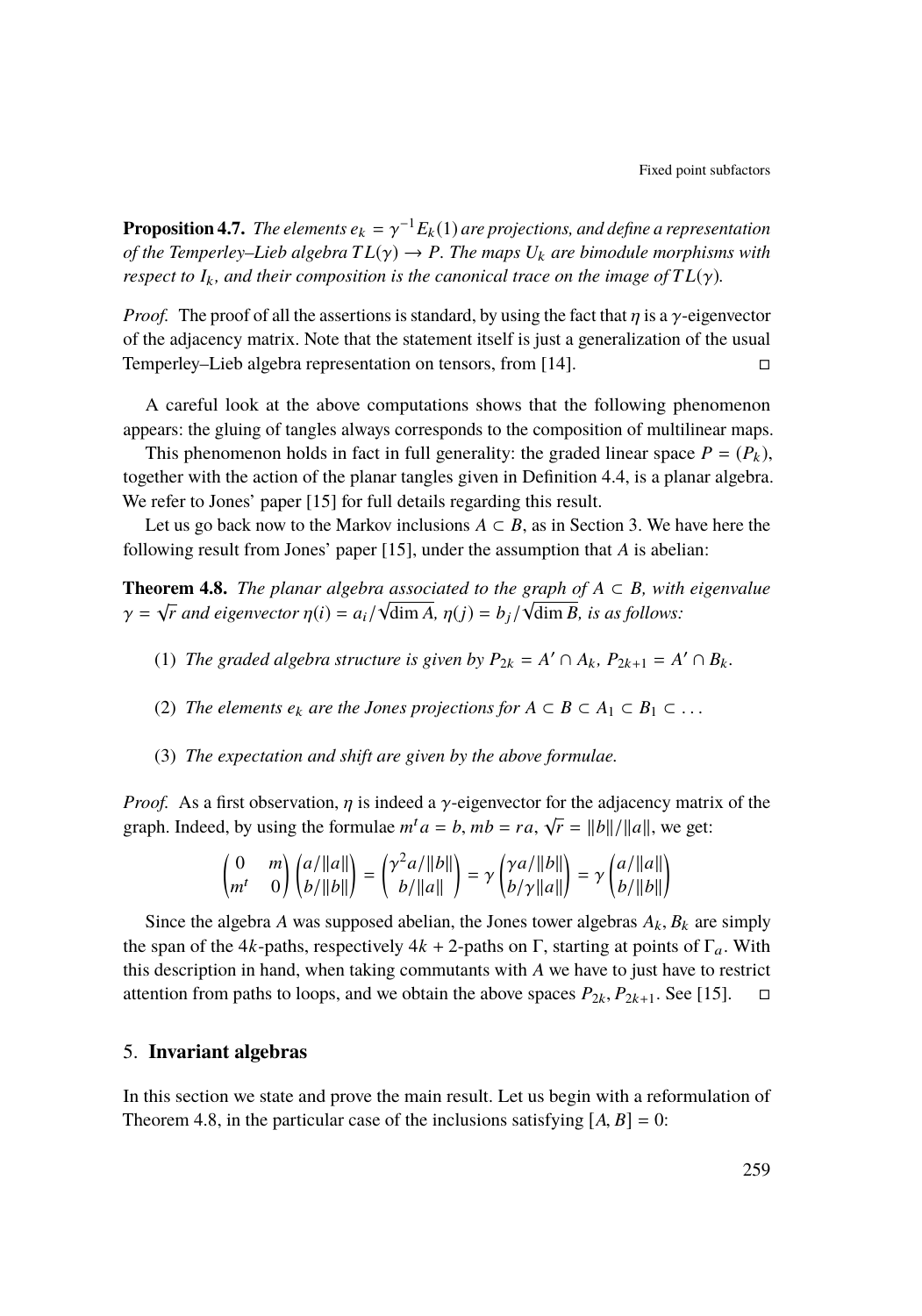<span id="page-14-1"></span>**Proposition 5.1.** *The "bipartite graph" planar algebra*  $P(A \subset B)$  *associated to an abelian inclusion*  $A ⊂ B$  *can be described as follows:* 

- (1) As a graded algebra, this is the Jones tower  $A \subset B \subset A_1 \subset B_1 \subset \ldots$
- (2) *The Jones projections and expectations are the usual ones for this tower.*
- (3) *The shifts correspond to the canonical identifications*  $A'_1 \cap P_{k+2} = P_k$ .

*Proof.* The first assertion is just a reformulation of Theorem [4.8](#page-13-1) in the abelian case, by using the identifications  $A' \cap A_k = A_k$  and  $A' \cap B_k = B_k$  coming from Proposition [3.7.](#page-9-1)

The assertion on Jones projections follows as well from Theorem [4.8,](#page-13-1) and the assertion on expectations follows from the fact that their composition is the usual trace.

Regarding now the third assertion, let us recall first from Proposition [3.7](#page-9-1) that we have indeed identifications  $A'_1 \cap A_{k+1} = A_k$  and  $A'_1 \cap B_{k+1} = B_k$ . By using the path model for these algebras, as in the proof of Theorem [4.8,](#page-13-1) we obtain the result.

In order to formulate now our main result, we will need a few abstract notions, coming from the results in [\[5\]](#page-16-6). Let *G* be a compact quantum group, as in Section [1.](#page-2-3) We have:

**Definition 5.2.** Let  $P_1$ ,  $P_2$  be two finite dimensional algebras, coming with coactions  $\alpha_i : P_i \to L^{\infty}(G) \otimes P_i$ , and let  $T : P_1 \to P_2$  be a linear map.

- (1) We say that *T* is *G*-equivariant if  $(id \otimes T)\alpha_1 = \alpha_2T$ .
- (2) We say that *T* is weakly *G*-equivariant if  $T(P_1^G) \subset P_2^G$ .

Consider now a planar algebra  $P = (P_k)$ . The annular category over *P* is the collection of maps  $T: P_k \to P_l$  coming from the "annular" tangles, having at most one input box. These maps form sets  $Hom(k, l)$ , and these sets form a category [\[16\]](#page-17-10). We have:

<span id="page-14-0"></span>**Definition 5.3.** A coaction of  $L^\infty(G)$  on a planar algebra *P* is a graded algebra coaction  $\alpha: P \to L^{\infty}(G) \otimes P$ , such that the annular tangles are weakly *G*-equivariant.

This definition might seem a bit clumsy, and indeed, it is so: due to a relative lack of concrete examples, this is the best notion of coaction that we have so far. In fact, as it will be shown below, the examples are basically those coming from actions of compact quantum groups on Markov inclusions  $A \subset B$ , under the assumption  $[A, B] = 0$ .

For the moment, however, let us remain at the generality level of Definition [5.3:](#page-14-0)

<span id="page-14-2"></span>**Proposition 5.4.** *If G acts on on a planar algebra P, then P* <sup>G</sup> *is a planar algebra.*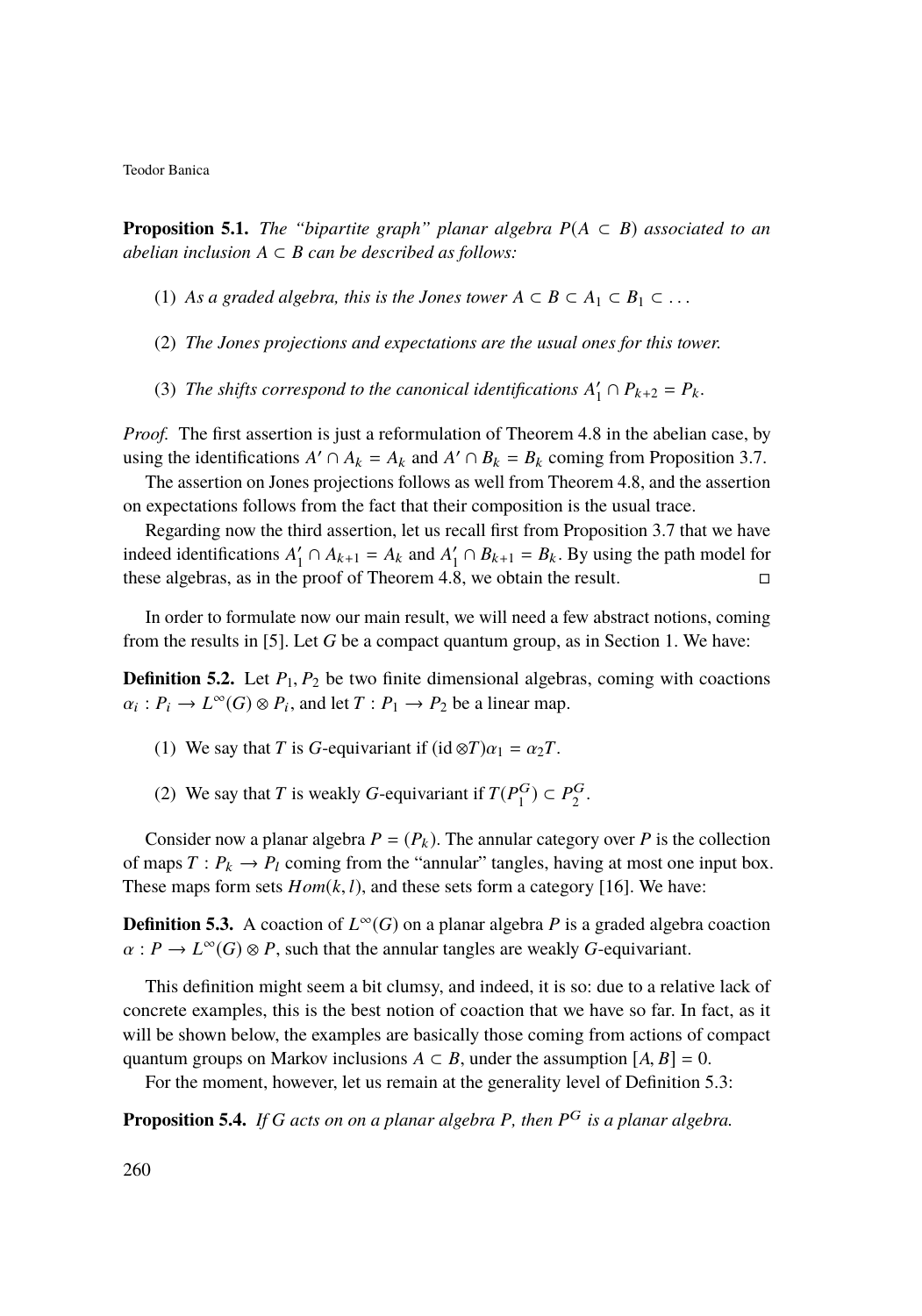*Proof.* The weak equivariance condition tells us that the annular category is contained in the suboperad  $P' \subset P$  consisting of tangles which leave invariant  $P^G$ . On the other hand the multiplicativity of  $\alpha$  gives  $M_k \in \mathcal{P}'$ , for any *k*. Now since  $\mathcal{P}$  is generated by multiplications and annular tangles we get  $\mathcal{P}' = \mathcal{P}$  and we are done. multiplications and annular tangles, we get  $P' = P$ , and we are done.

Let us go back now to the abelian inclusions. We have the following key lemma:

<span id="page-15-0"></span>**Lemma 5.5.** If G acts on an abelian inclusion  $A \subseteq B$ , the canonical extension of this *coaction to the Jones tower is a coaction of*  $G$  *on the planar algebra*  $P(A \subset B)$ *.* 

*Proof.* We know from Proposition [5.1](#page-14-1) that, as a graded algebra,  $P = P(A \subset B)$  coincides with the Jones tower  $A \subset B \subset A_1 \subset B_1 \subset \ldots$  Thus the canonical Jones tower coaction in the statement can be regarded as a graded coaction  $\alpha : P \to L^{\infty}(G) \otimes P$ .<br>We have to prove that the appular tangles are weakly equivariant. Eq.

We have to prove that the annular tangles are weakly equivariant. For this purpose, we use a standard method, from [\[5\]](#page-16-6). First, since the annular category is generated by  $I_k$ ,  $E_k$ ,  $U_k$ ,  $J_k$ , we just have to prove that these 4 particular tangles are weakly equivariant. Now since  $I_k$ ,  $E_k$ ,  $U_k$  are plainly equivariant, by construction of the coaction of *G* on the Jones tower, it remains to prove that the shift  $J_k$  is weakly equivariant.

For this purpose, we use the results in Section [3.](#page-7-0) We know from Theorem [3.8](#page-9-2) that the image of the fixed point subfactor shift  $J'_k$  is formed by the *G*-invariant elements of the relative commutant  $A'_1 \cap P_{k+2} = P_k$ . Now since this commutant is the image of the planar shift *J<sub>k</sub>* from Proposition [5.1,](#page-14-1) we have  $Im(J_k) = Im(J'_k)$ , and this gives the result.  $\square$ 

With this lemma in hand, we can now prove:

**Proposition 5.6.** Assume that G acts on an abelian inclusion  $A \subset B$ . Then the graded *vector space of fixed points*  $P(A \subset B)^G$  *is a planar subalgebra of*  $P(A \subset B)$ *.* 

*Proof.* This follows from Proposition [5.4](#page-14-2) and Lemma [5.5.](#page-15-0) □

We are now in position of stating and proving our main result:

**Theorem 5.7.** *In the abelian case, the planar algebra of*  $(P \otimes A)^G \subset (P \otimes B)^G$  *is the fixed point algebra*  $P(A \subset B)^G$  *of the bipartite graph algebra*  $P(A \subset B)$ *.* 

*Proof.* Let  $P = P(A \subset B)$ , and let  $Q$  be the planar algebra of the fixed point subfactor. We know from Theorem [3.8](#page-9-2) that we have an equality of graded algebras  $Q = P^G$ .

It remains to prove that the planar algebra structure on *Q* coming from the fixed point subfactor agrees with the planar algebra structure of *P*, coming from Proposition [5.1.](#page-14-1)

Since  $P$  is generated by the annular category  $\mathcal A$  and by the multiplication tangles  $M_k$ , we just have to check that the annular tangles agree on *P*, *Q*. Moreover, since  $\mathcal{A}$  is generated by  $I_k$ ,  $E_k$ ,  $U_k$ ,  $J_k$ , we just have to check that these tangles agree on *P*, *Q*.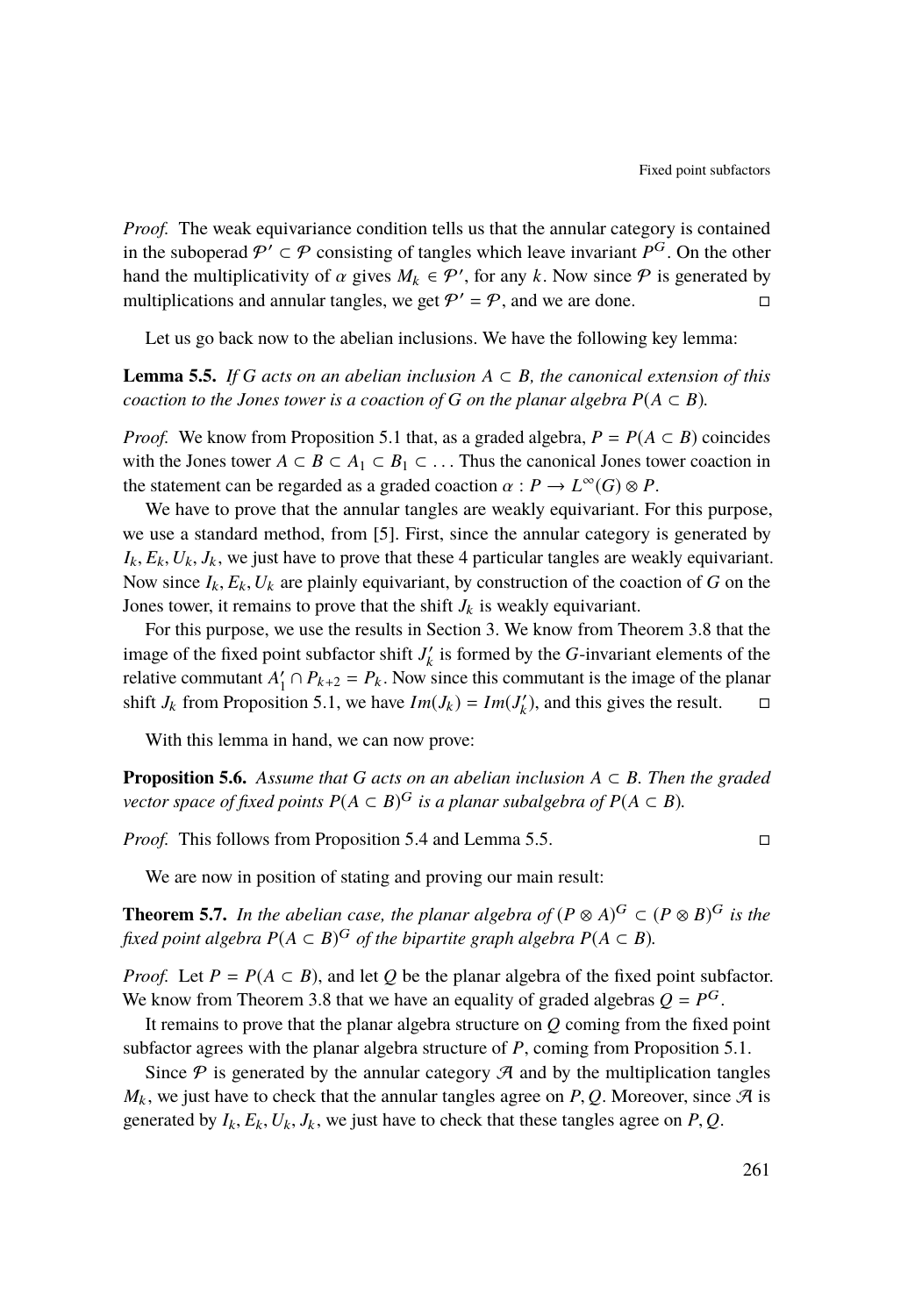We know that  $Q \subset P$  is an inclusion of graded algebras, that all the Jones projections for *P* are contained in *Q*, and that the conditional expectations agree. Thus the tangles  $I_k$ ,  $E_k$ ,  $U_k$  agree on *P*, *Q*, and the only verification left is that for the shift  $J_k$ .

Now by using either the axioms of Popa in [\[19\]](#page-17-11), or the construction of Jones in [\[14\]](#page-17-9), it is enough to show that the image of the subfactor shift  $J'_k$  coincides with that of the planar shift  $J_k$ . But this follows from the argument in the proof of Lemma [5.5.](#page-15-0)

There are several questions arising from the present work, the first of which would be the abstract characterization of the planar algebras that we can obtain in this way. This is part of a more general question, regarding the structure of the subfactors having integer index. To our knowledge, nothing much is known here, besides the fact, going back to [\[18\]](#page-17-12), that the Pimsner–Popa basis appears in a "clean" way, without need to complete. However, exploiting this old and well-known fact is a difficult problem.

#### <span id="page-16-2"></span>**References**

- [1] Marta Asaeda and Uffe Haagerup. Exotic subfactors of finite depth with Jones √ √ indices  $(5 + \sqrt{13})/2$  and  $(5 + \sqrt{17})/2$ . *Commun. Math. Phys.*, 202:1–63, 1999.
- <span id="page-16-4"></span>[2] Teodor Banica. Compact Kac algebras and commuting squares. *J. Funct. Anal.*, 176(1):80–99, 2000.
- <span id="page-16-3"></span>[3] Teodor Banica. Subfactors associated to compact Kac algebras. *Integral Equations Oper. Theory*, 39(1):1–14, 2001.
- <span id="page-16-5"></span>[4] Teodor Banica. Quantum groups and Fuss-Catalan algebras. *Commun. Math. Phys.*, 226(1):221–232, 2002.
- <span id="page-16-6"></span>[5] Teodor Banica. The planar algebra of a coaction. *J. Oper. Theory*, 53(1):119–158, 2005.
- <span id="page-16-7"></span>[6] Teodor Banica. Quantum automorphism groups of homogeneous graphs. *J. Funct. Anal.*, 224(2):243–280, 2005.
- <span id="page-16-8"></span>[7] Teodor Banica and Julien Bichon. Quantum groups acting on 4 points. *J. Reine Angew. Math.*, 626:74–114, 2009.
- <span id="page-16-1"></span>[8] Vladimir G Drinfeld. Quantum groups. In *Proceedings of the International Congress of Mathematicians (Berkely, 1986)*, pages 798–820. American Mathematical Society, 1987.
- <span id="page-16-0"></span>[9] David E. Evans and Yasuyuki Kawahigashi. *Quantum symmetries on operator algebras*. Oxford Mathematical Monographs. Clarendon Press, 1998.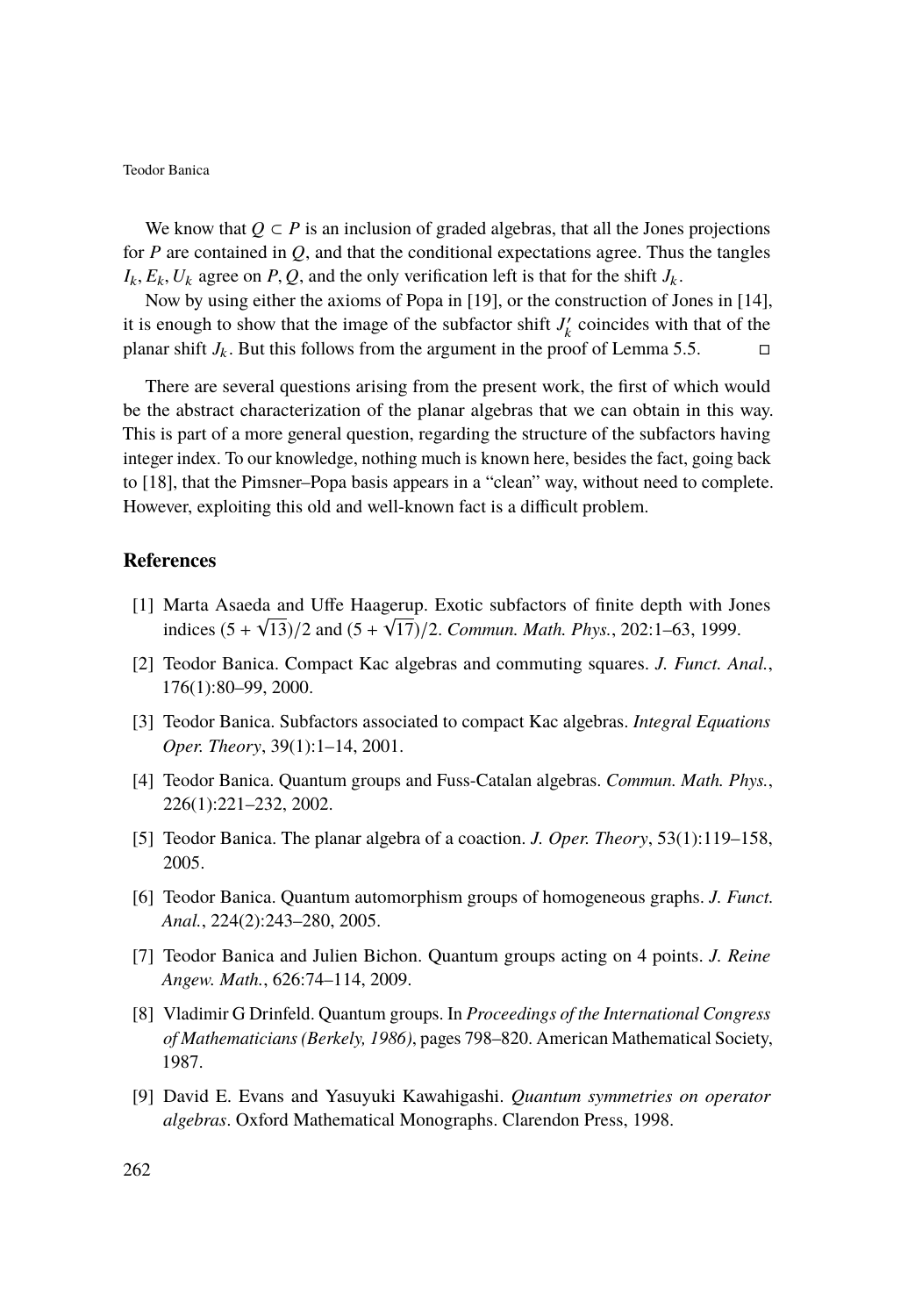- <span id="page-17-8"></span>[10] Frederick Goodman, Pierre De la Harpe, and Vaughan F. R. Jones. *Coxeter graphs and towers of algebras*, volume 14 of *Mathematical Sciences Research Institute Publications*. Springer, 1989.
- <span id="page-17-5"></span>[11] Uffe Haagerup. Principal graphs of subfactors in the index range  $4 < [M : N] <$ <br> $3 + \sqrt{2}$  In Subfactors Proceedings of the Tanjauchi symposium on operator algebras 3+ 2. In *Subfactors. Proceedings of the Taniguchi symposium on operator algebras (Kyuzeso, 1993)*, pages 1–38. World Scientific, 1994.
- <span id="page-17-4"></span>[12] Michio Jimbo. A *q*-difference analog of *U*(g) and the Yang-Baxter equation. *Lett. Math. Phys.*, 10:63–69, 1985.
- <span id="page-17-0"></span>[13] Vaughan F. R. Jones. Index for subfactors. *Invent. Math.*, 72:1–25, 1983.
- <span id="page-17-9"></span>[14] Vaughan F. R. Jones. Planar algebras I. [https://arxiv.org/abs/math/](https://arxiv.org/abs/math/9909027) [9909027](https://arxiv.org/abs/math/9909027), 1999.
- <span id="page-17-7"></span>[15] Vaughan F. R. Jones. The planar algebra of a bipartite graph. In *Knots in Hellas '98*, volume 24 of *Series on Knots and Everything*, pages 94–117. World Scientific, 2000.
- <span id="page-17-10"></span>[16] Vaughan F. R. Jones. The annular structure of subfactors. In *Essays on geometry and related topics*, volume 38 of *Monographies de l'Enseignement Mathématique*, pages 401–463. L'Enseignement Mathématique, 2001.
- <span id="page-17-3"></span>[17] Jr. Kirillov, Alexander. On an inner product in modular categories. *J. Am. Math. Soc.*, 9(4):1135–1170, 1996.
- <span id="page-17-12"></span>[18] M. Pimsner and Sorin Popa. Entropy and index for subfactors. *Ann. Sci. Éc. Norm. Supér.*, 19(1):57–106, 1986.
- <span id="page-17-11"></span>[19] Sorin Popa. An axiomatization of the lattice of higher relative commutants of a subfactor. *Invent. Math.*, 120(3):427–445, 1995.
- <span id="page-17-1"></span>[20] H. V. N. Temperley and Elliot H. Lieb. Relations between the "percolation" and "colouring" problem and other graph-theoretical problems associated with regular planar lattices: some exact results for the "percolation" problem. *Proc. R. Soc. Lond., Ser. A*, 322:251–280, 1971.
- <span id="page-17-6"></span>[21] Antony Wassermann. Coactions and Yang-Baxter equations for ergodic actions and subfactors. In *Operator algebras and applications. Volume II: Mathematical physics and subfactors (Warwick, 1987)*, volume 136 of *London Mathematical Society Lecture Note Series*, pages 203–236. Cambridge University Press, 1988.
- <span id="page-17-2"></span>[22] Hans Wenzl. C<sup>\*</sup>-tensor categories from quantum groups. *J. Am. Math. Soc.*, 11(2):261–282, 1998.